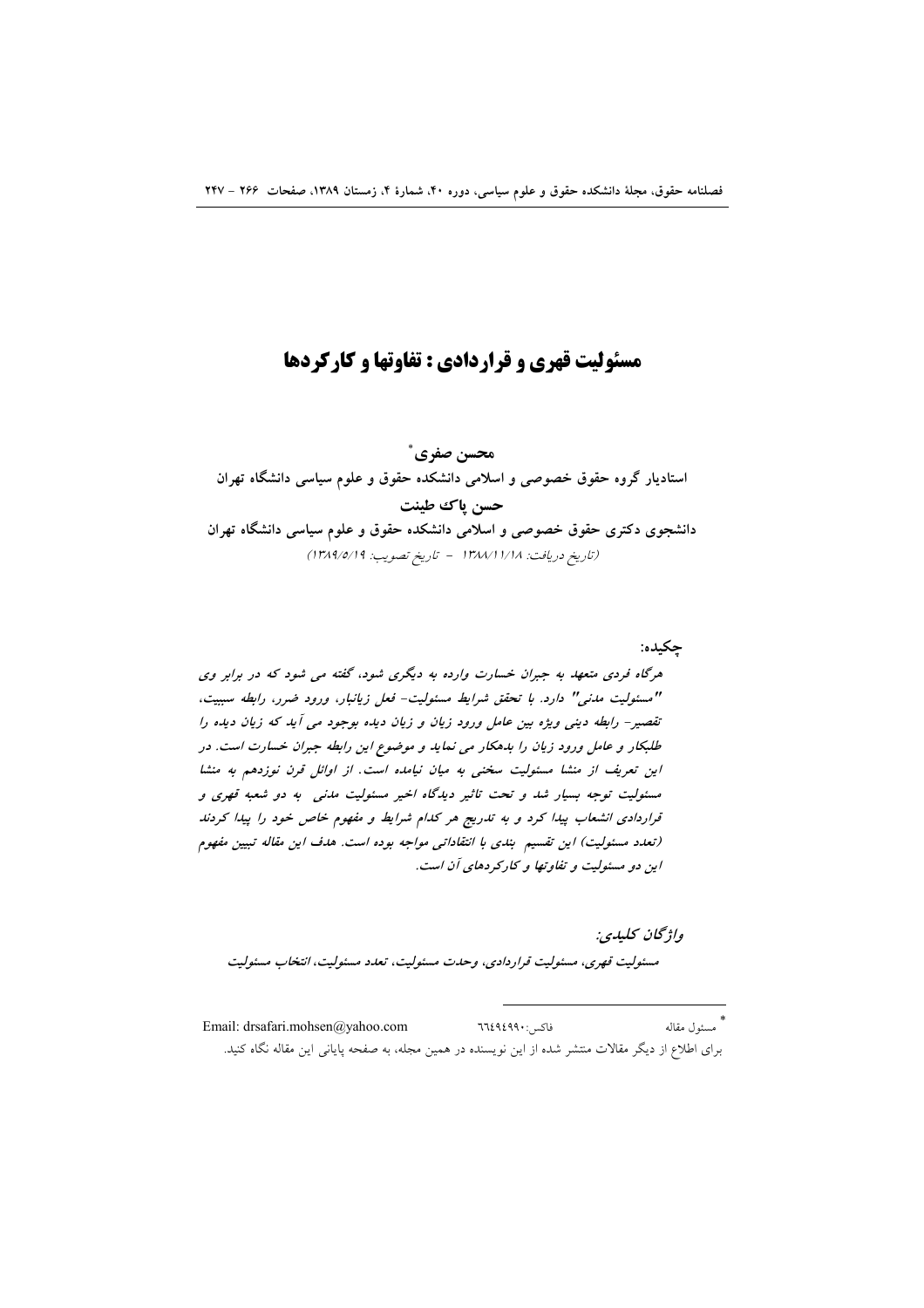#### مقدمه

مسئولیت مدنی عبارت است از تکلیف عامل ورود زیان نامشروع به جبران خسارت وارد به زیان دیده. از لحاظ تاریخی میتوان مسئولیت مدنی را عمدتاً در مباحث غصب، اتلاف (به مباشرت یا تسبیب)، استیفا، وتعدی و تفریط در عقود امانی مشاهده کرد. در فقه نیز قاعده لاضرر و لاضرار في الاسلام بر قاعده تسليط- الناس مسلطون على الاموالهم- حاكم است. هيچ فقیهی شرایط و ارکان مسئولیت را در منابع فوق الذکر یکسان نمیداند و منابع فوق اعم از قهری و قراردادی اند. امروزه، مسئولیت را به دو شق قهری و قراردادی تقسیم کرده وأثار بسیار بر این دو نوع مسئولیت بار می کنند، به گونهای که اگر زیان دیده رابطه قراردادی با عامل ورود زیان داشته باشد، گاه حق استناد به مسئولیت قهری را از دست میدهد. مطالب ذکر شده تحت دو عنوان "وحدت مسئوليت" يا "تعدد مسئوليت" هم مورد بحث قرار مي گيرند. امروزه انتقاداتی نسبت به تعدد مسئولیت قهری و قراردادی می شود، اما نظر به اینکه دو سیستم کامن لا و رومی- ژرمنی این تمایز را پذیرفتهاند و در حقوق ایران گاه از این تفکیک یاد میشود، به نظر می رسد باب بررسی تطبیقی تمایزات و کارکردهای آنها همچنان مفتوح باشد.

## ١- شرايط مسئوليت قراردادى ١-١- وجود قرارداد نافذ

نخستین شرط، وجود قراردادی نافذ بین طرفین است. بنابراین، اگر عمل زیانبار مقدم بر عقد باشد، مثلاً اغوای طرف در جریان مذاکرات عقد یا عدول نابجا از ایجاب، مسئولیت قراردادی نیست(کاتوزیان، ۱۳۸۶، ۷۲، صفری، ۱۳۷۵، ۵۵). همچنین است ً در صورتی که عمل زیانبار یس از اتمام قرارداد باشد(حسینی نژاد، ۱۳۷۰، ۱۵، بادینی، ۱۳۸۷، ۳۰). امانقض شروط بنایی که قبل از انعقاد قرارداد مورد توافق قرار گرفته است منتج به مسئولیت قراردادی میشود و نه قهری. به همین دلیل در حقوق آمریکا بین اظهارات (representation) و تعهد و قول (promise) تمایز قائل شده و صرفاًمورددوم را که اظهاراتی تضمینی یا اظهاراتی است که بر اساس شرایط موجود،طرف مقابل میتوانسته است آن راقصد تضمین انجام معامله بیانگارد، قراردادی تلقی می کنند (prosser,1984,655). همچنین معاونت یا شرکت ثالث در تقصیر قراردادی، مسئولیت اورا قراردادی نمیکند(کاتوزیان، همان منبع، ٦٧٧، حسینی نژاد، همان منبع، ١٧). البته مسئولیت متعهد در برابر ثالث ذي نفع در قرارداد نيز قراردادي است. بنابراين، تعهد بيمه گر در قبال زيانديده نوعی تعهد قراردادی به نفع ثالث است(سنهوری، ۱۳۸٤، ۱٦). در حقوق فرانسه نیز مسئولیت قهری از اعمال مواد ۱۳۸۲ به بعد ق.م نشات میگیرد، در حالی که مسئولیت قراردادی در اثر نقض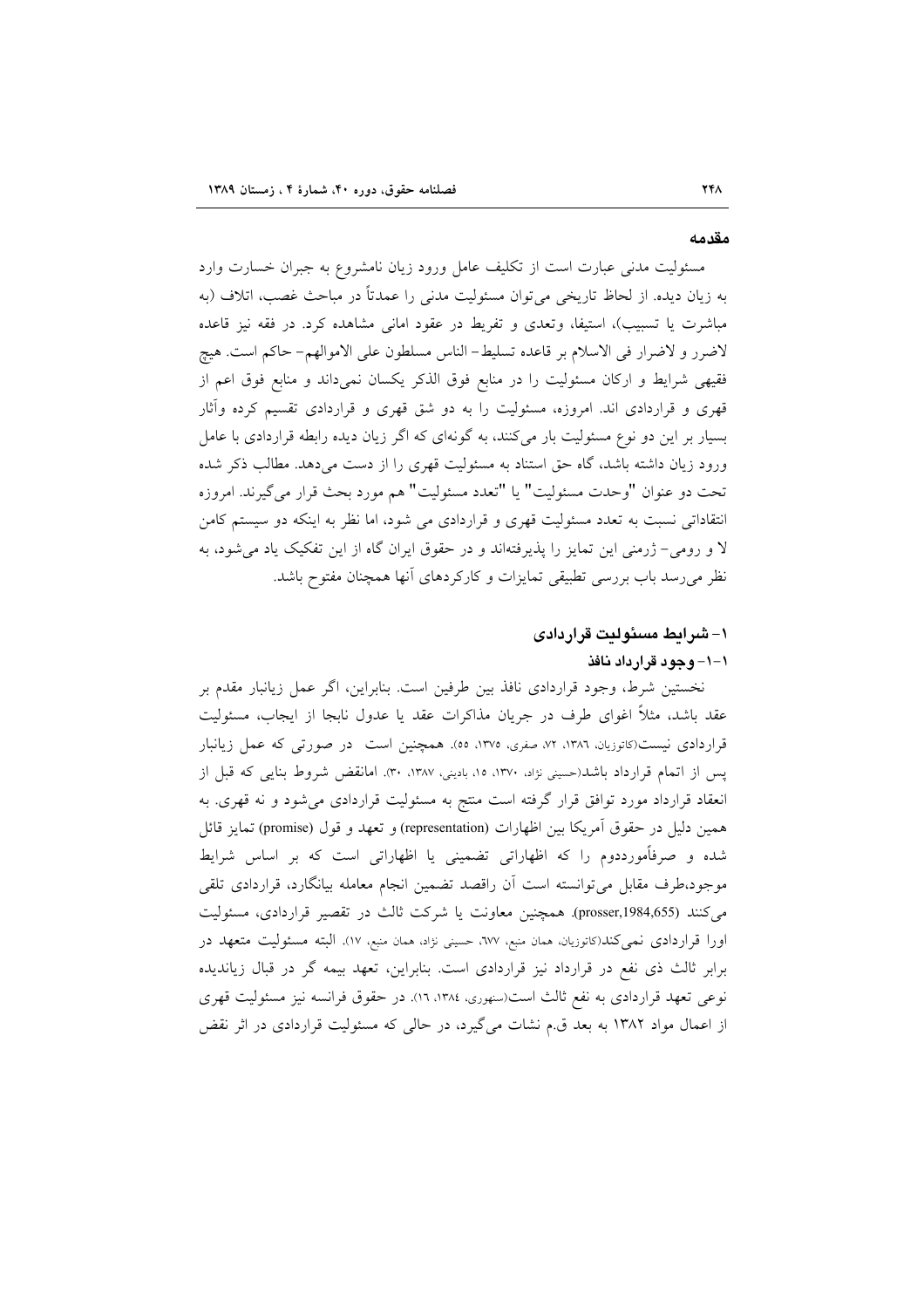یک تعهد قراردادی بوجود اَمده و منبع اَن ماده ۱۱٤۷ میباشد. (terre,2005,855) ٌ. در نتیجه مسئولیت قهری را می توان به فعل یا ترک فعل خارج از چهارچوب قرارداد که بوسیله خوانده انجام می شود و خسارتی را به بارمی آورد که مورد حمایت قانون است، تعریف کرد: فعل یا ترک فعل+ خسارت به منفعت مورد حمایت + رابطه سببیت+ خطا=مسئولیت قهری. اما در بعضی موارد علی رغم مفقودبودن عنصر تقصیر یا خطا، مسئولیت قهری ایجاد می شود که به آن مسئولیت محض می گویند(strict liability) (قاسم زاده، ۱۳۸۲، ۲۱، شیوائی کجوری، ۱۳٦۷، ۱۲، صفری،  $(0V,17V9)$ 

### ٢-١- نقض قرار داد

نقض قرارداد به طرق مختلف انجام میشود: عدم انجام تعهد، تاخیر در انجام تعهدوعدم انجام تعهد مطابق با شرايط قرارداد (جعفرى لنكرودى، ١٣٨٢، ٦٤٣. كاه تعهد به صورت ترك فعل می باشد، اما متعهد آن فعل را انجام میدهد. همچنین مسئولیت قراردادی ممکن است در اثر نقض تعهد اصلی باشد(مانند تحویل مبیع) یا تعهد فرعی که بوسیله طرفین به آن تصریح نشده (مکان و زمان تسلیم) یا جز لوازم عرفی و قانونی عقد باشد(تسلیم مصالح ساختمانی در محل ساختمان) (صفری و شاهنوش،١٣٨٩،١٥٩ به بعد؛ غمامی، ١٣٨٣، ١٢، کاتوزیان، ١٣٨٣، ٤). برای مثال تعهد ایمنی تحميل شده به فروشنده حتى با وجود جهل به آن( 13, stark, 1972).

### ۳–۱– خسارت ناشبی از نقض قرارداد باشد

یکی از مهمترین عناصر مسئولیت، ورود خسارت<sup>٬ ا</sup>ست. در صورت وجود قرارداد، اگر خسارت ناشی از آن نباشد، مسئولیت حاصله، مسئولیت خارج از قرارداد است(قاسم زاده، ۱۳۷۸، ٥٢). برای مثال، کشتی در تخلیه بار به اسکله کنار دریا صدمه میزند. خسارت حاصله ناشی از قرارداد است، اما از عدم انجام تعهد قراردادی نیست. زیرا تعهد متصدی، حمل و نقل کالا بوده که انجام شده، ولی خسارت حاصله نتیجه تخلف از قراردادی است که منبع قراردادی ندارد (صدری، ١٣٥٩، ١١، ژوردن، ١٣٨٦، ١٤، memetea,1990,43).

1- elle a decide que les disposition des articles 1384 et suivants sans application lorsquil sagit dune facte commise dans lexecution dune obligation resultant dun contrat. ٢. براى ديدن مفهوم ضرر رجوع شود به: محقق نراقى، عوايد الايام،چاپ اول،١٤١٧و فى الصحاح: الضر خــلاف النفـع، و قــد ضره و ضاره. بمعنى، والاسم.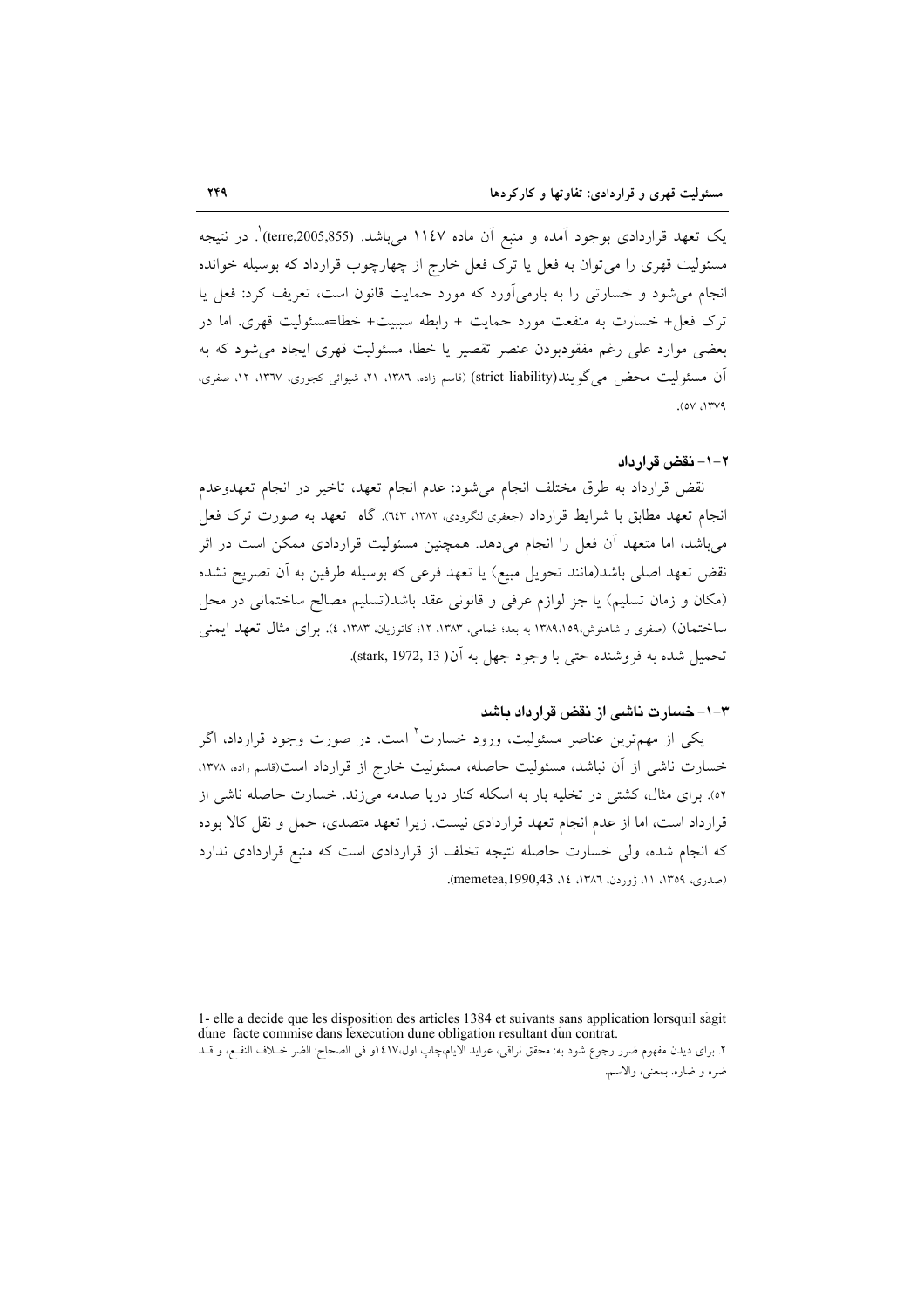## ۲– بررسی عناوین مشتبه ۱–۲– حمل رایگان مسافر

این اختلاف در جایی مطرح میشود که نمیتوان تشخیص داد که آیا قراردادی منعقد شده است یا خیر؟ عدمای اعتقاد دارند چون عمل شبیه به قرارداد است، اما ضمان متصدی قراردادی نیست (حسینی نژاد، همان منبع، ١٥). در حقوق فرانسه، عدمای اعتقاد دارند که بر اساس ماده ۱۱۰۵ قرارداد خير خواهانه وجود دارد (contrats de bienfaisance) (در اين مورد صرفا يک حمل و نقل خیر خواهانه:transport benevole) . بر عکس عدمای اعتقاد دارند که این روابط صرفاً از روی ادب و نزاکت و عرف و خارج از قرارداداست(starck,op.cit,13). به نظر می رسد میتوان قائل به قراردادی بودن این نوع مسئولیت شد؛ زیرا حتی در این مورد، حمل و نقل كننده حمل مسافر را رايگان و البته با تعهد ايمني انجام مي دهد. البته تعهد ايمني از نوع تعهد به وسیله است، زیرا طبق قاعده احسان هر گاه کسی کار نیکی انجام دهد و بدون تعدی یا تفریط زیانی به بار آورد مسئول و ضامن نخواهد بود.اما در هر حال مسئولیت راننده طبق قانون بیمه اجباری مبتنی بر مسئولیت محض می باشد و در صورت زیان نیازی به اثبات تقصیر راننده نیست و به نقع زیان دیده است که به مسئولیت قهری وی استناد نماید.

## ٢-٢- تعهداتي كه يوسيله قانون، عرف و يا شروط ضيمني تحميل مي شود

اختلاف از آنجا ناشی می شود که تعهداتی وجود دارند که طرفین اصلاً به آن فکرنکردهاند و حتی گمان نمی کردند که در صورت انعقاد قراردادبر آنها تحمیل شود (برای مثال مکان تسلیم مورد معامله) یا اینکه عرف یا شروط ضمنی چنین تکالیفی را بار میکند. به نظر می رسد این نوع مسئولیتها، قراردادی است؛ زیرا ماده ۲۲۰ق.م اشعار میدارد" عقود نه فقط متعاملین را به اجرای چیزی که در آن تصریح شده ملزم می نمایند، بلکه متعاملین به تمامی نتایجی هم که به موجب عرف و عادت یا به موجب قانون از عقد حاصل می شود ملزم می باشند" همچنین ماده ۲۲۵ ق.م. (صفری،شاهنوش،۳۸۹،۲۱۱به بعد؛کاتوزیان، ۱۳۸٦، ۲۶شهیدی، ۱۳۸۳،۳۲؛ شیخ نجفی، ۱۳۱۰، ۱۰۵، شهید ثانی، ۲۲۷،۱٤۱٤) . در واقع امروزه همه قراردادها از تعهدات قبلی که بوسیله طرفین ایجاد شده باشد بوجود نمی]ید و شروط قراردادی همیشه مورد توافق طرفین نیست ٔ  $(cooke, 2001, 21)$ 

١. واذا باع الحامل من الانسان او الحيوان و لم يكن عرف بالتبعيه فالولد للبايع وان لم يشترط(على الاظهر)الاشهر بل المشهور.

<sup>2-</sup>the traditional distinction between tort and contract was that an obligation in contract arose from the agreement or will of the parties, whereas an obligation in tort was imposed by law.it is no longer possible to maintain this distinction. Not all contracts now arise from prior promises made by the parties and the term a contract are not always agreed by the parties.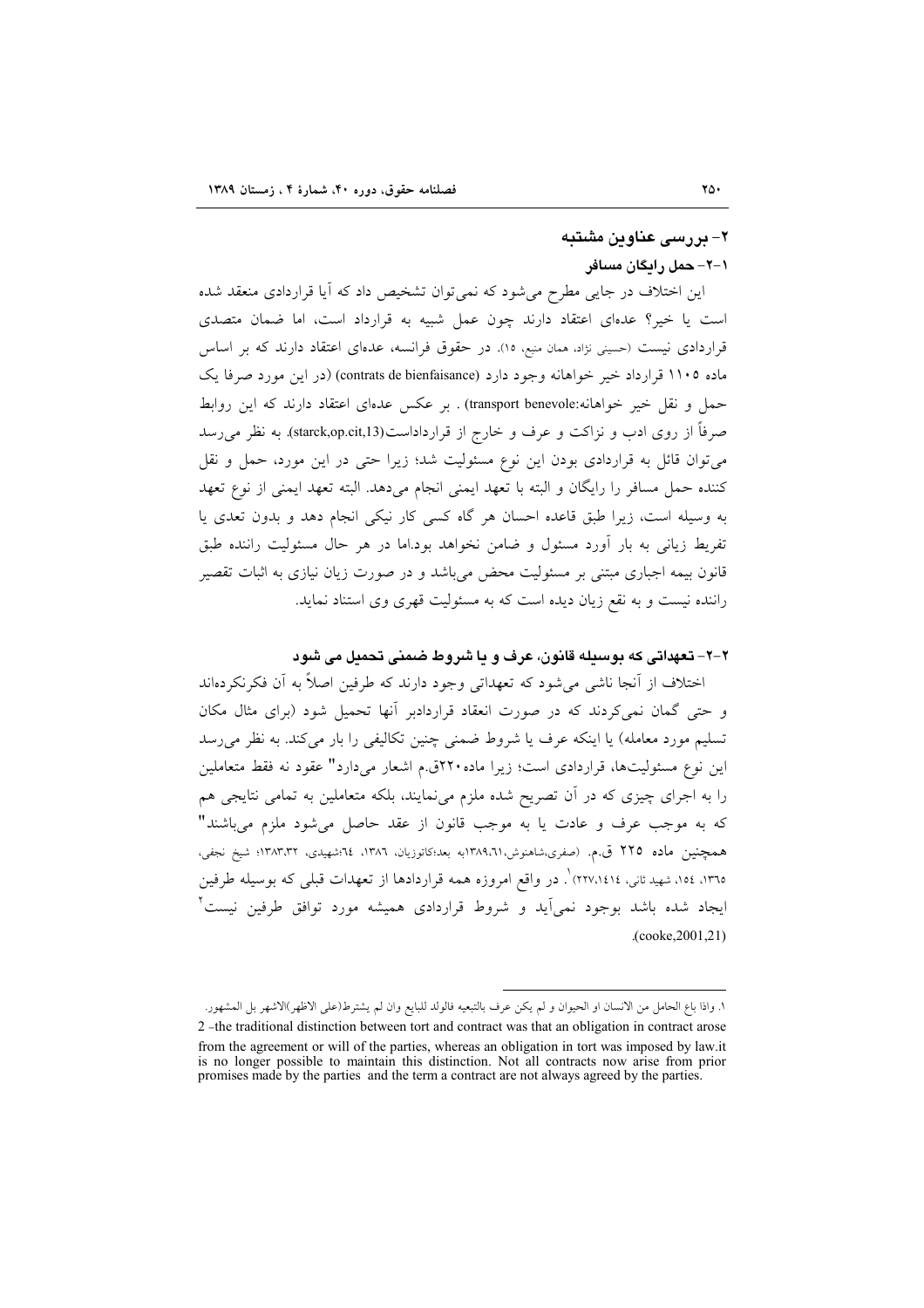#### ٣-٢- مسئولت آخذ بالسوم

آخذ بالسوم به کسی اطلاق می شود که کالا را جهت بازرسی، به منظور خرید دریافت میدارد. مشکل آنجاست که مال در ید خریدار تلف میشود و مالک قصد رجوع به وی را برای جبران ضرر خود را دارد. اگر چه اظهار شده چون قراردادی بین مالک و متصرف منعقد نشده است، مسئوليت أخذ بالسوم بالتبع طبق قاعده يد و قهري مي باشد (باريكلو،١٣٨٥، ١٧٠)، اما ممکن است مبنای التزام گیرنده مال رادر مفاد توافق آنان جستجو کرد. خریدار متعهد می شود که هر گاه تصمیم به خریدن مال نکند آن را به مالک مسترد دارد. پس در صورتی که مال را نخرد و به تعهد خود مبنی بر استرداد کالا عمل ننماید به تعهد خود عمل نکرده و مرتکب تقصير شده است. تعهد متصرف تعهدبه نتيجه است و با اثبات حادثه خارجي از مسئوليت مبرا مے شدد (کاتوزیان،۱۳۸۳، ۹۷).

#### ۴–۲– ضمان در ک

طبق مواد ۳۹۰ و ۳۹۱ قانون مدنی در صورتی که بعد از قبض ثمن معلوم شود که مبیع مال دیگری بوده است فروشنده باید ثمن را به مشتری بازگرداند و در صورت جهل مشتری به فساد، مسئول خسارت وی میباشد. اکنون باید دید که مسئولیت فروشنده در قبال زیانهای ناشی از بیع فاسد، قراردادی است یا قهری؟ ابتدا چنین به ذهن می رسد که چون عقد باطل است مسئولیت ناشی از زیان بیع باطل، قهری خواهد بود، ولی برای توجیه قراردادی بودن این مسئولیت، همانگونه که گفتهاند (کاتوزیان،۱۳۸۳، ۳۳٤) در هر بیعی یک توافق ضمنی وجود دارد در صورتی که یکی از عوضین متعلق به دیگری درآید طرف خاطی مکلف است عوض دریافتی را به طرف مقابل مسترد دارد. در این حالت هر یک از طرفین مالکیت خود را در توافق ضمنی مزبور تضمین کردهاند. پس در صورتی که مبیع یا ثمن متعلق به دیگری قرار گیرد، متخلف باید زیان دیگری را جبران کند.

### تبصره- وحدت يا تعدد مسئوليت در فقه

هر چند اصطلاح مسئولیت قراردادی و قهری در فقه وجود ندارد، اما منشا مسئولیت در صدور حکم موثر بوده است. برای مثال، شیخ صدوق در کتاب المقنع در بحث عاریه بیان میدارند «مستعیر ضامن مال عاریه- جز در صورت شرط خلاف-نیست مگر در طلا و نقره که نسبت به آنها ضامن است» (صدوق بی تا ، ٣٨٦). یا عبارت فقیهی دیگر بدین مضمون که «رهن در نزد شیعه غیر مضمون بر مرتهن است، اما طبق مذهب شافعی مرتهن ضامن مال رهن است»

١. و ليس على مستعير ضمان الا ان يشترط، الا الذهب و الفضه فانهما مضمونان.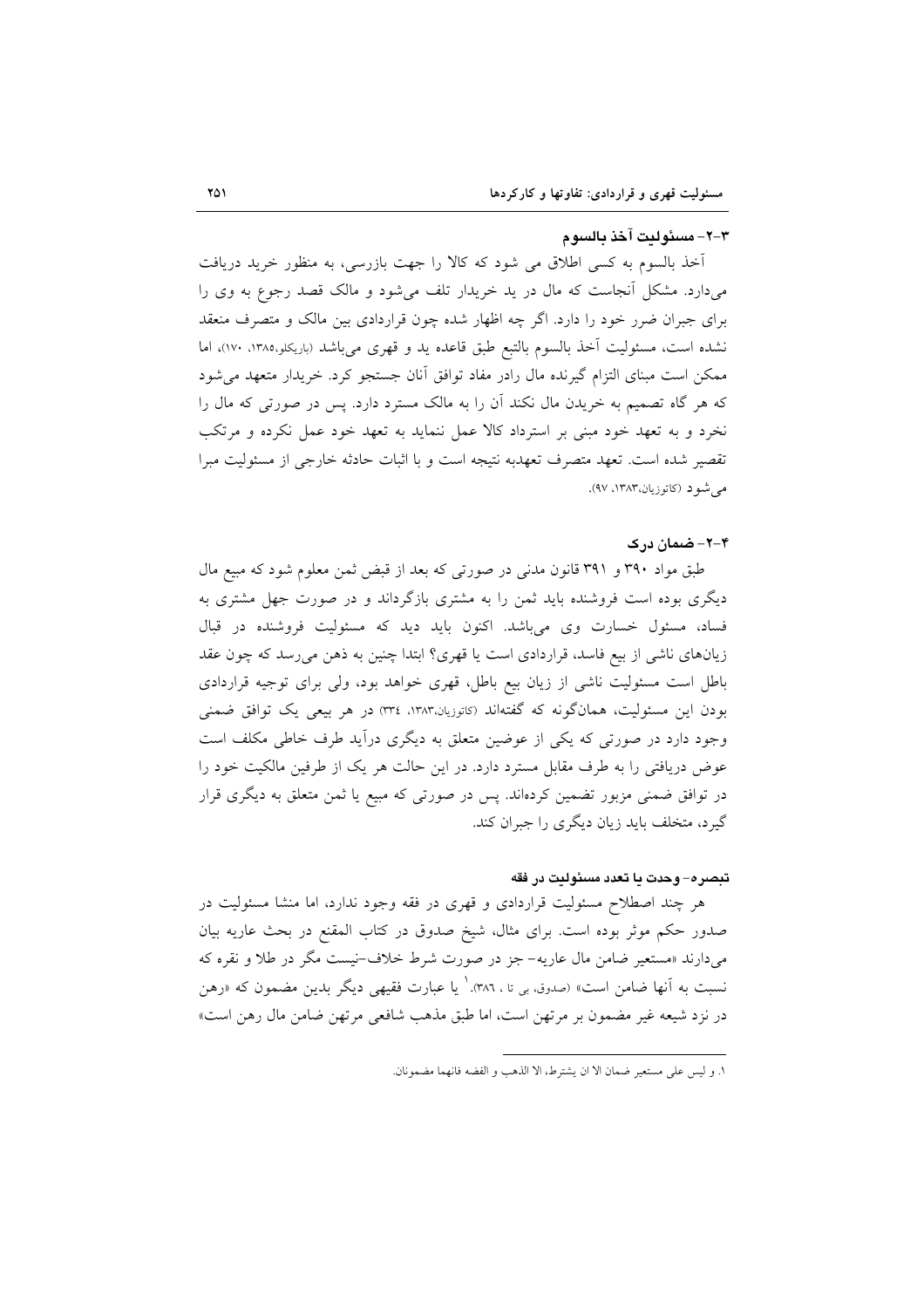(سیدمرتضی، ۱٤١٧، ۱۳۸۱<sup>) ۱</sup> یا حدیث پیامبر(ص) که «مستودع ضامن نیست» (شیخ طوسی، ۱٤١٤،۱۷۲) <sup>۲</sup> یا عبارت قاضی ابن براج که «در صحت ودیعه اختلافی نیست و ماهیت آن امانت است، پس کسی که مال ودیعه نزد اوست هر گاه مالک مطالبه کند بر او رد مال ودیعه واجب می شود وجز در صورت تفريط ضامن نيست» (ابن البراج، ١٤٠٦، ٤٢٢). يا عبارتي ديگر از همين فقيه: «بر مزارع نسبت به آنچه از زرع تلف میشود ضمانی نیست» (ابن البراج، ۱٤٠٦، ۲۱). ۳ همچنین در عقد وكالت گفته شده است كه «قول وكيل با سوگند مقدم مى شود؛ زيرا خيانت عليه او ادعا شده است و اصل امانت است و اگر قسم بخورد بر امانت است و اگر مالی باشد که تلف شده باشد ضمانی ندارد» (ابن البراج، ١٤١١، ٧٩). همچنین ابن ادریس حلی اظهار می دارد که «کسانی هستند که ضمانی بر آنها نیست و آنها وکیل، مرتهن، مستودع و شریک و مضارب و وصی و حاکم و امین و مستاجر و مستعیر میباشند، پس اگر مال غیر در ید آنها تلف شود، بدون تعدی و تفريط، ضماني بر آنها نيست» (حلي، ١٤١٠، ٢٨٦). شهيد اول در كتاب لمعه اظهار ميدارد: «مستودع اگر مال را قبول کرد حفظ آن بر او واجب است و جز در صورت تعدی و تفریط ضمانی ندارد» (شهید اول، ۱٤١۱، ۱۳۲). منشا عدم ضمانت را باید در مقتضای این عقود یعنی امانی بودن آنها جستجو کرد؛ زیرا هیچ فقیهی در صورت تلف بر اثر اتلاف یا غصب، تردیدی در مسئولیت حتی بدون وجود عنصر تقصیر نمیکند. مهمترین تفاوت بین این دو نوع مسئولیت همين جا ظاهر مي شود.

## ٣- از حدث دادرسی(نقش قاضی در انتخاب مینای حکم)

بحث مورد ارزیابی این است که آیا قاضی حق باز توصیف امور موضوعی را دارد و در صورت لزوم، در صورتی که طرفین مسئولیت قهری را برگزیده اند، حق دارد بر مبنای قرارداد حکم دهد. قبل از اصلاح ق.آ.د.م. در فرانسه، دکترین بر عدم پذیرش اختیار قاضی نظر داشت (viney,1995,206,mazeaud,1932,416). اما با تصويب ق.آ.د.م. جديد اختيار قاضي از ماده ١٢ بند ۱ و۲ استنباط میشود<sup>؛</sup>. بنابراین در صورت درخواست غیرصحیح بر مبنای مسئولیت قهری، قضات ماهوی مکلفند؛ بررسی کنند آیا خوانده بر مبنای قواعد قراردادی مسئول است یا خیر؟ البته در صورتی که طرفین توافق کرده باشند در محدوده توصیفات ارائه شده مورد قضاوت

١. الرهن غير مضمون عندنا: ان الرهن غير مضمون على المرتهن، فمتى تلف فمن مال الراهن و هو مذهب شافعي. ٢. و روى عمروين شعيب عن ابيه عن جده: ان النبي صلى الله عليه و اله قل: لبس على المستودع ضمان. ٣. فجواز الوديعه لا خلاف في صحتها و هي امانه، فمن كانت عنده وديعه فطلبها صاحبها وجب ردها عليه و لـيس عليـه فيهـا ضمان الا يتفريط.

<sup>4 - «</sup>le juge tranche le litige conformement aux regles de droit qui lui sont applicable. il doit donner ou restituer leur exacte qualification aux faits et actes litigieux sans sarreter a la denomination que les parties en auraient proposee».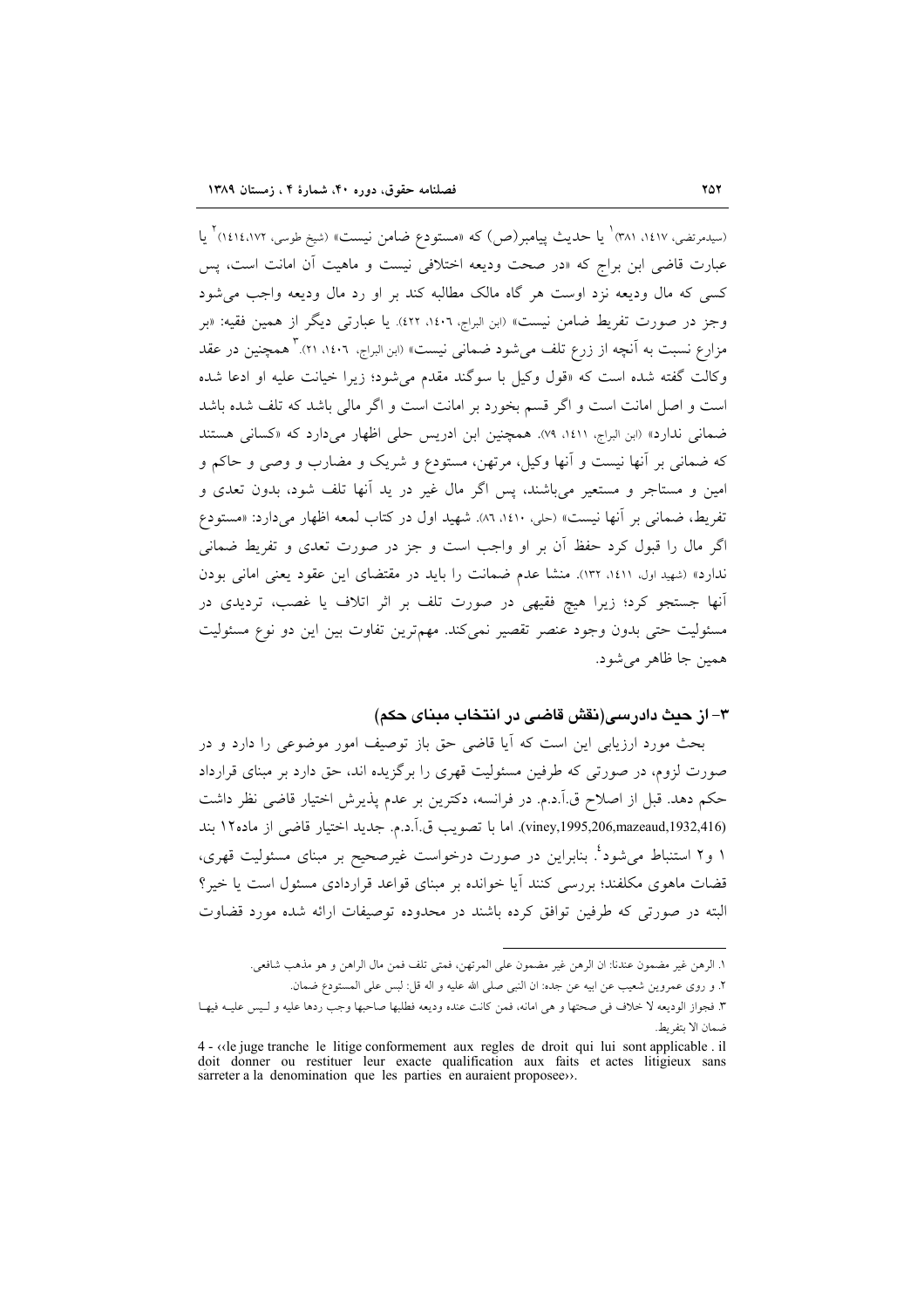قرار گیرند، اختیار یا تکلیف قاضی سلب می شود (le Tourneau,2002,508). در حقوق ایران اختیار قاضی را در صورت عدم توصیف موضوعات بوسیله خواهان می توان پذیرفت. بنابراین در صورت توصيف اشتباه، قاضي بايد وي را محكوم نمايد (شمس، ١٣٨٣، ٥٠). در فقه اسلامي، قاضی محدود به توصیفات ارائه شده نبوده و حق دارد با علم یا ظن حاصله، در صورتی که وي را محق دانست، به نفع وي حكم دهد (نراقي، ١٤١٩، ٥٣).

# ۴- آثار مترتب بر انتخاب هر یک از دو مینا ۱–۴– از حىث دادگاه صلاحىت دار

صلاحیت حق و تکلیف مراجع قضایی در رسیدگی به دعاوی یه حکم قانون میباشد (شمس، ۱۳۸۱، ۲۵). به استناد ماده ۱۳ق.آ.د.م. خواهان می تواند به دادگاهی رجوع کند که قرارداد در حوزه اّن واقع شده یا تعهد باید در اّنجا انجام گیرد. همچنین بر اساس رای وحدت رویه ٥٩/٣/٢٨ ديوان كشور، خواهان حق رجوع به دادگاه محل اقامت خوانده را دارد و ماده ١٣، قاعده عمومی صلاحیت دادگاه محل اقامت خوانده را نفی نمی کند. در امور قهری طبق ماده ۱۱ق.آ.د.م.، دادگاه محل اقامت خوانده دارای صلاحیت میباشد. در حقوق فرانسه نیز خواهان می تواند به دادگاه محل ایجاد تعهد یا محل تحویل کالا یا محل پرداخت پول رجوع نماید؛ اما در امور قهری دادگاه محل اقامت خوانده و محل فعل زیانبار صالح است (heilly,1954, 128). در آمریکا نیز دادگاه صالح در امور قهری، محل وقوع فعل زیانبار یا محل اقامت خوانده میباشد، درحالی که در قراردادها فقط اقامتگاه خوانده صالح است (,mm.loubser  $(1997.133)$ 

### ٢-٣- تفاوت اثبات در دو مسئوليت

حق علاوه بر مرحله ثبوت، دارای مرحله اثبات میباشد که آن نمایاندن وجود آن در دادرسی است (امامی، ۱۳۸۵، ۱۳، کریمی، ۱۳۸۲، ۱۸). در مسئولیت قراردادی صرف عدم انجام تعهد تقصیر محسوب می شود مگر تعهد از نوع بوسیله باشد که طلبکار باید تقصیر عامل ورود زیان را اثبات نماید". در مسئولیت قهری نیز این زیاندیده (طلبکار) است که باید تقصیر عامل ورود زیان را اثبات کند مگر در فرض تقصیر یا مسئولیت نوعی (کاتوزیان، ممان، ١٦، باریکلو، ممان. ٢٩، باديني، همان،٣٢. در حقوق فرانسه نيز همين قواعد قابل اعمال است. شايد بتوان از ديدگاهي دیگر مساله را مطرح ساخت که در هر دو مسئولیت، به دنبال اثبات تعهد سابق، تنها اخلال به

<sup>1-</sup> the rule is often that an action in delict may be brought at the place where the delict was committed as well as in the court of the defendant domicile, whereas an action for breach of contract normally may be brought only in the court of the defendant domicile.

۲. در مورد تعهدات به نتیجه یا به وسیله رجوع کنید به:سید خوئی،مصباح الفقاهه،جلد٥، ص ۲۷۰ به بعد.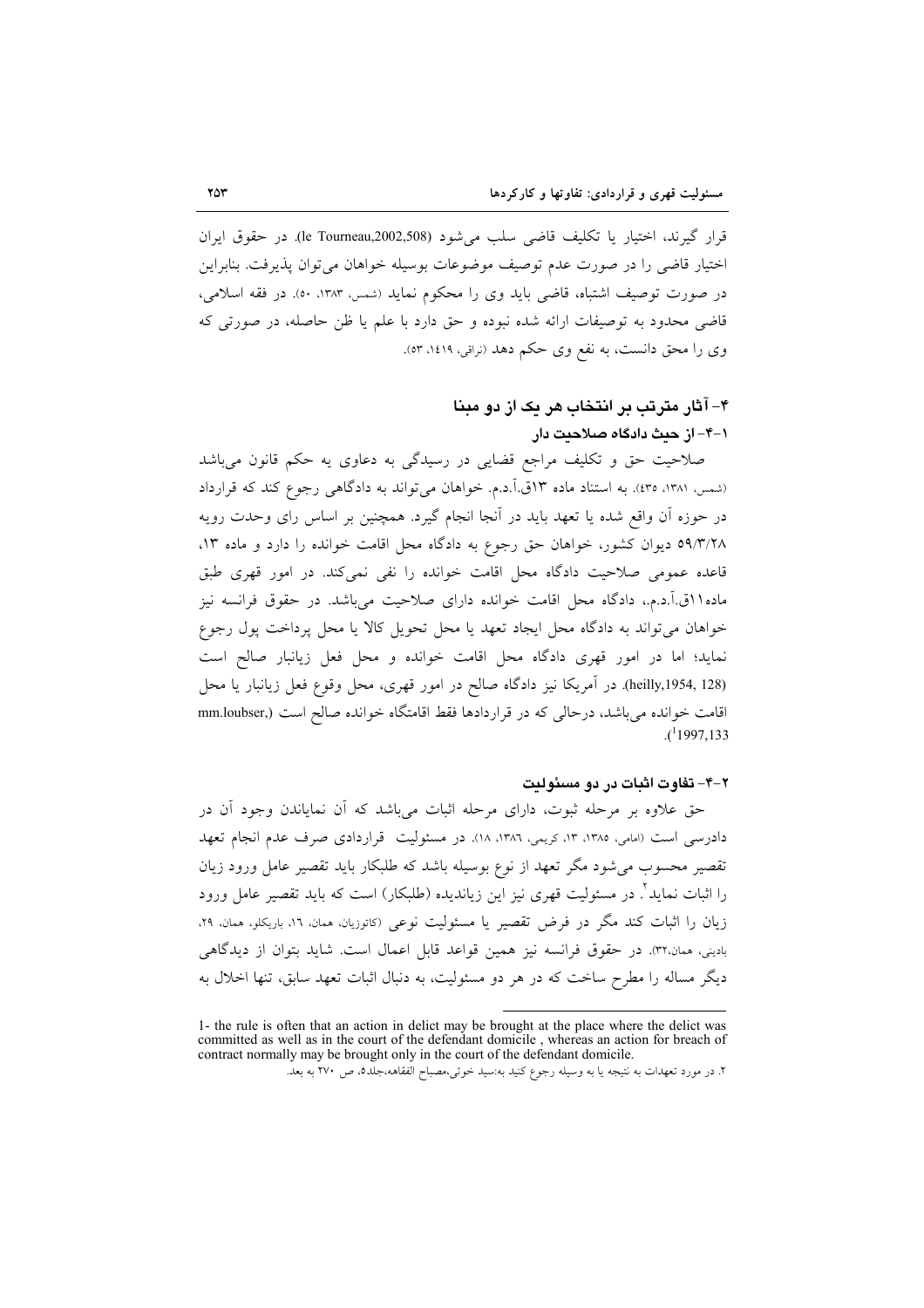آن باید ثابت شود. اثبات اخلال بسته به فعل یا ترک فعل بودن مورد تعهد نیز با دائن یا مدیون است. در تعهدات با موضوع مثبت، این مدیون است که باید انجام عمل را اثبات کند و بالعکس در تعهدات منفی، دائن باید ثابت کند مدیون کاری را که متعهد به عدم انجام أن بوده، انجام داده است(سنهوری، ممان، ۱۲، کاتوزیان، ۱۳۸۵، ۲۱۷). برای نتیجه گیری باید اذعان داشت که هر چند مشهور است صرف عدم انجام تعهد تقصیر محسوب می شود، اما قسمت عمده تعهدات جامعه از نوع بوسیله است(obligation de moyens). وانگهی قسمت عمده تعهدات به نتیجه از نوع سلبی می باشد که بار اثبات بر دوش دائن قرار میگیرد. گاه مسئولیت مفروض است (responsabilite presume) و در مسئولیت محض، صرفا دخالت عامل زیان کافی است یا در مسئولیت مطلق (absolute liability) اثبات ارکان مسئولیت لازم نیست. بنابراین، چهارچوب اولیه به اقتضای موارد ممکن است، تغییر کند.

#### ۳-۴- تفاوت در چه خطا

طبق این نظریه خطا سه قسم است. ١- خطای سنگین (faute lourde (culpa lata) و به خطایی گفته می شود که حتی شخص مسامحه کار انجام نمی دهد؛ ۲- خطای سبک faute legere(culpa levis) و به خطایی گفته می شود که شخص متعارف انجام نمی دهد؛ ٣- خطای بسیار سبک (faute tres legere(culpa levissima و به خطایی گفته می شود که شخص بسیار محتاط مرتکب نمی شود. طبق همین قاعده، عقودی که صرفاً برای متعهدله نفع دارد، متعهد فقط در مورد خطای سنگین مسئول است و عقودی که برای هر دو طرف نفع دارد، متعهد فقط در مورد خطای سبک مسئول است. بنابراین در مسئولیت قراردادی، خطای بسیار سبک باعث مسئولیت نمیشود. اما در مسئولیت قهری، خطای بسیار سبک هم ضمان آور است ( BAU DOUIN,1973, 130). ديوان كشور فرانسه در ٢٣ ژانويه ١٩٥٧ نظر داده است كه تقصير بدون توجه به درجه آن موجب مسئوليت است (صدري، ممان منبع، ص٧٥). در حقوق ايران بايد پذيرفت که اگرچه شاید درجه بندی خطا در بعضی موارد ممکن است مؤثر باشد، اما برای تحقق یا عدم تحقق مسئوليت مؤثر نيست.

### ۴–۴– زمان تخمین خسارت در دو مسئولیت

مساله این است که ملاک معین در مورد زمان تخمین خسارت، ورود ضرر یا زمان تقدیم خسارت یا زمان صدور حکم است. میتوان گفت که درمورد قراردادها، زمان و مکان انجام تعهد، ملاک تعیین زمان تخمین خسارت است. ماده ٢٢٦ ق.م دو حالت را پیش بینی میکند. در حالتی که موعدی برای انجام تعهد مقرر شده و آن موعد گذشته است، تاریخ انقضای زمان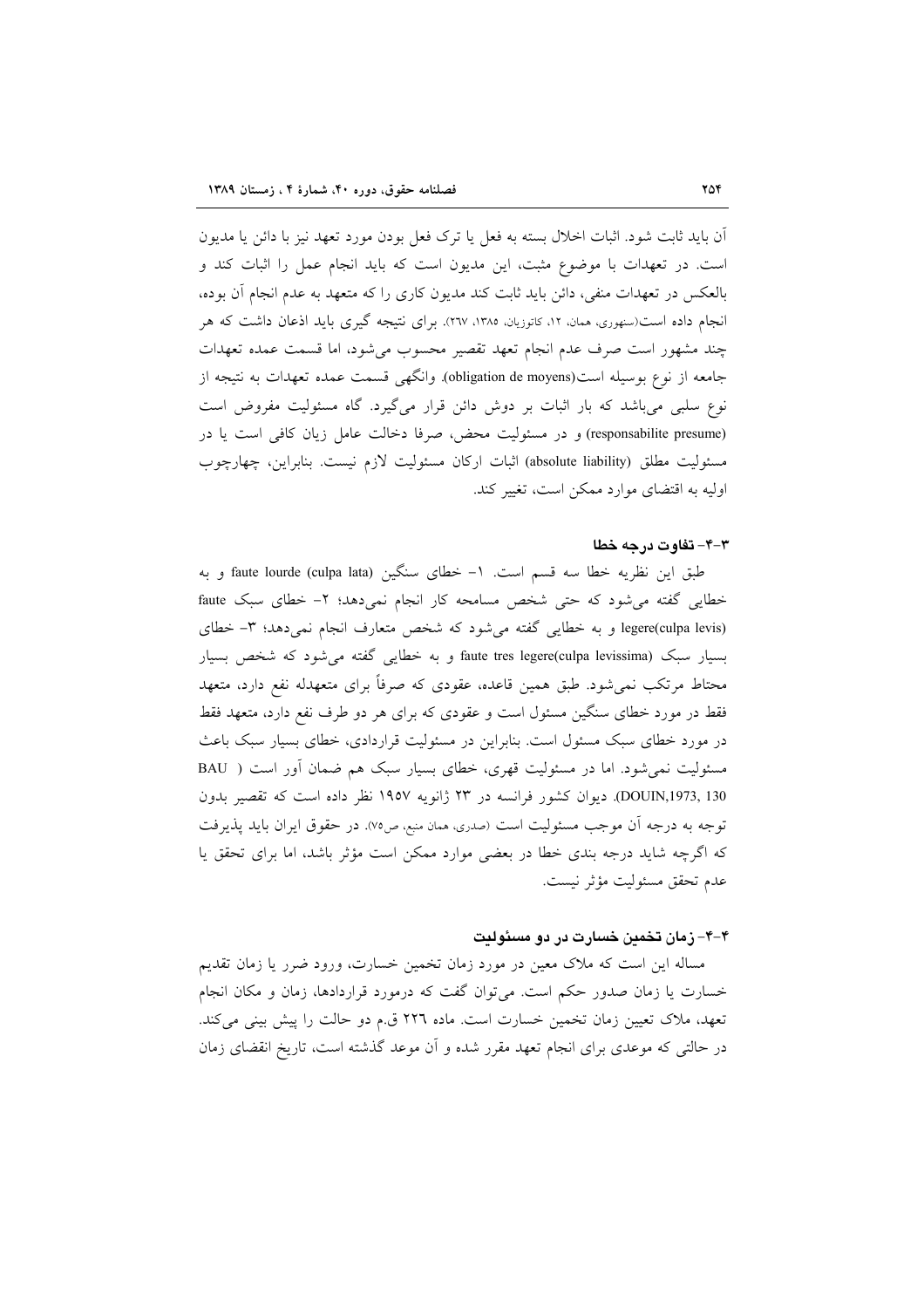تعیین شده ملاک مطالبه خسارت است. اما در حالتی که موعدی برای انجام تعهد معین نشده، متعهدله وقتی می تواند ادعای خسارت نماید که اثبات نماید اختیار موقع انجام تعهد با او بوده و أن را مطالبه كرده است. در اين حالت زمان مطالبه انجام تعهد، زمان تخمين خسارت خواهد بود. اما در الزامات خارج از قرارداد، زمان صدور حکم زمان تخمین خسارت خواهد بود و درصورتی که خسارتی بعد از صدور حکم ایجاد شود، متضرر باید مجدداً دادخواست بدهد مگر درمورد ماده ٥ قانون مسئولیت مدنی (امیری قائم مقامی،١٣٧٨، ١٧٥، نراقی،١٤١٨،٣٤٥ ). اگر چه در مورد مسولیت قراردادی نظر قوی تر آن است که زمان صدور حکم ملاک است.

### ۵–۴– ارزش ادله در دو مسئولت

برخی بین دلایلی که طرفین در زمان ایجاد رابطه حقوقی بدست آوردهاند ( preure preconstituee) و دلایل ایجاد شده در جریان دادرسی(preure casurllle) تمایز قائل شده و دلایل دسته اول را تابع قانون زمان تهیه و دسته دوم را تابع قانون جدید دانستهاند(کاتوزیان، ۱۳۸۲، ۱۰۰). ماده ۱۹۵ و ۱۹۲ ق.آ.د.م. تکلیف این وضعیت را روشن می نماید. طبق ماده ۱۹۵ ارزش ادله در اعمال حقوقی تابع قانون زمان انعقاد است مگر دلایلی که در جریان دادرسی فراهم می شود. برعکس طبق ماده ۱۹۶ ارزش ادله در وقایع حقوقی تایع زمان طرح دعوا است. بنابراین ادلهای که در زمان طرح دعوا این قابلیت را بدست آورند، قابل استناد میباشند (شمس،  $(VY, \Delta Y)$ 

### ۶–۴– تفاوت ادله در دو مسئولیت

وقایع مادی را به هر وسیلهای می توان اثبات کرد؛ زیرا این امور، از اموری نیست که بتوان از پیش در مورد آنها دلیل مخصوص تهیه کرد. اما اعمال حقوقی را فقط با ادلهای می توان اثبات کرد که قانون در موقع پیدایش آن عمل حقوقی معتبر دانسته است (امامی، ۱۳۸۵، ۱۸، کریمی، همان.٢٦). در حقوق مصر، قدرت بینه در اعمال تجاری و وقایع حقوقی است، اما این قدرت در حقوق مدنی محدود است. در فرانسه نیز قدرت بینه مخصوص وقایع حقوقی است (یزدانیان. ۱۳۷۹، ۲٤٥). بر فرض بقای مواد حذف شده در مورد شهادت، اثبات اصل تعهد با مشکل مواجه می شد وگرنه برای نقض تعهد محدودیتی وجود نداشت. در هر حال در مسئولیت قهری این مشکل وجود نداشته و ندارد. در نظام کنونی، بین دو نوع مسئولیت از لحاظ ادله تفاوتی وجود ندارد. در فقه نیز این تفاوت مشاهده نمیشود (شهید ثانی، ۱٤۱۹، ص٥ به بعد، آشتیانی، ۱٤٠٤، ص٣به بعد).

١. (نظر مخالف) ولواختلفت قيمه العين اوالنما في بلد القبض والتلف اوالدفع، فالظاهر اعتبار مكان يتحقق فيـه ضـمان القيمـه، ويحتمل اعتبار الدون من قيم الامكنه الثلاثه للاصل.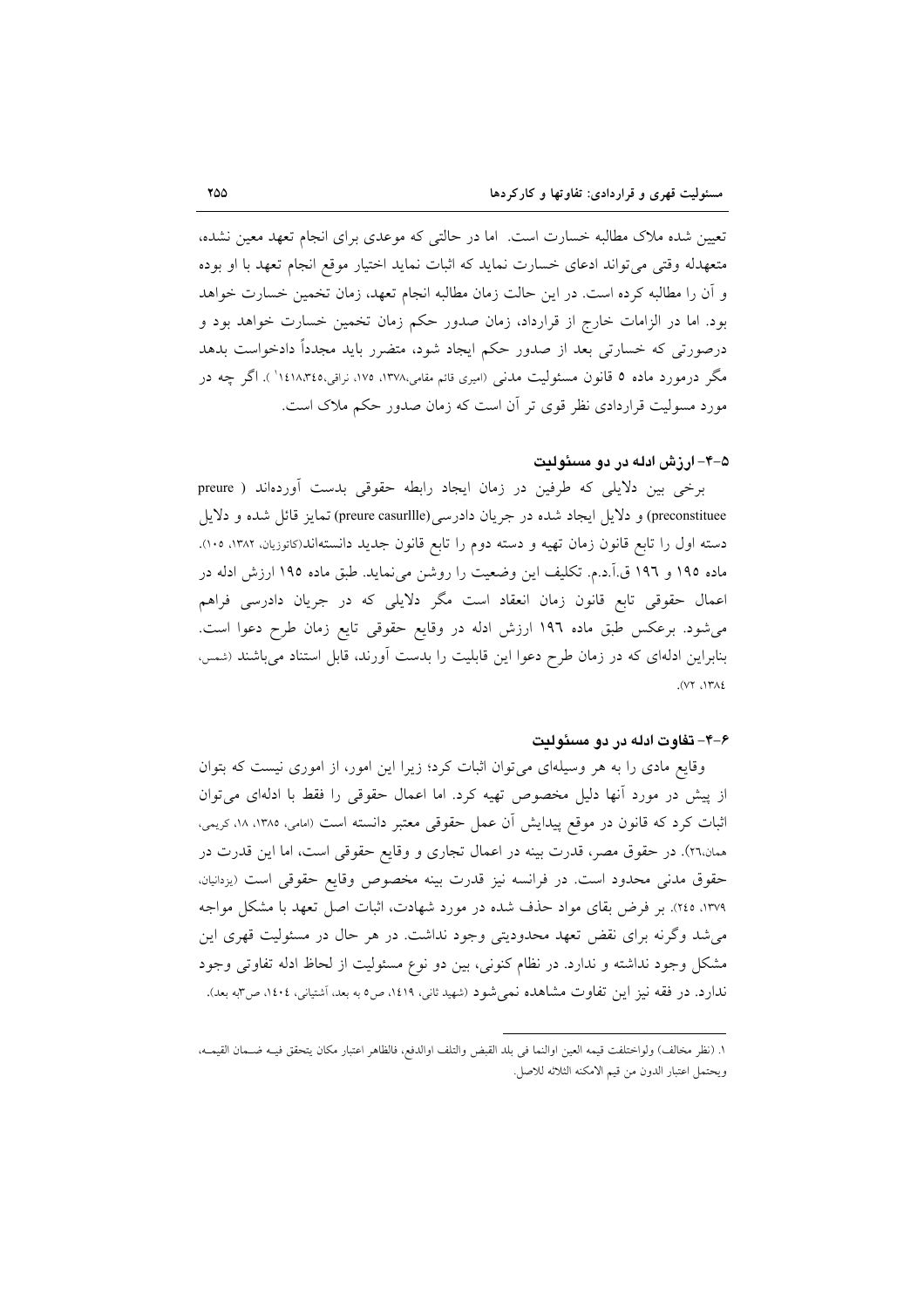## ٧–۴– تفاوت قانون حاكم بر دو مسئولتت(تعارض قوانين) الف– قانون حاكم بر مسئوليت قراردادى

سوال مطروحه این است که مسئولیت قراردادی تابع کدام قانون است؟ ماده ۹٦٨ ق.م. قانون حاكم بر "تعهدات ناشي از عقود" است؛ اما در مورد انعقاد و مسئوليت ساكت است (الماسي، ١٣٧٠، ٣١). برخي بر اين باورند قانون محل عقد، قانون حاكم بر تمام مسائل مربوط به عقد است (نصیری، ١٣٥٢، ٣٤). همچنین می توان گفت که مسائل اجرایی قرارداد، تابع قانون محل اجراست و چون مسئولیت قراردادی در مرحله اجرا مطرح می شود پس این قانون حاکم خواهد بود. يا چون رابطه ديني مطرح است، قانون حاكم بر سبب دين يا اقامتگاه دائن يا مدیون صالح می باشد. برای نتیجه می توان گفت که بهتر است قرارداد چه از لحاظ انعقاد و تعهدات و چه از لحاظ مسئوليت تابع محل وقوع مي باشد.

### ب – قانون حاكم در مسئوليت قهري

قانون حاکم در مسئولیت قهری، قانون حاکم بر محل وقوع فعل است؛ زیرا در اثر مسئولیت یک رابطه دینی ایجاد می شود که در این ارتباط، قانون مناسب، قانون منشا دین است. در حقوق آمريكا نيز قانون حاكم در مسئوليت قهري، قانون محل ارتكاب خطا است و قانون مناسب، قانون حاکم در مسئولیت قراردادی می باشد که می تواند محل انعقاد عقد، محل اجرا، يا قانون مورد تراضي طرفين باشد (mm.loubser,op.cit,133). در حقوق انگليس وضعي متفاوت و جو د دارد '(guest,1961,219).

## ٨-۴– قانون لازم الاجرا در دو مسئوليت(تعارض قوانين در زمان) نخست–اعمال حقوقي

در قراردادها،قانون حاکم برانقادقرارداد و شرایط صوری وماهوی آن قانونی است که درآن زمان حكومت دارد.بنابراين اهليت طرفين وشرايط موضوع معامله نيزباتوجه به همين قانون بررسی می شود(کاتوزیان، ۱۳٦۹، ۱۹۷). در مسئولیت قراردادی، اظهارنظر شده که چون مسئولیت قراردادی یک رابطه دینی ایجاد می کند، قانون حاکم باید قانون زمان ایجاد رابطه دینی باشد. اما أثار أينده قرارداد از جمله مسئوليت قراردادي استثنايي بر اصل كلي اثر فوري قانون ميباشد و

<sup>1-</sup> traditionally the proper law of the contract applies to an action in contract whereas the place of connission applies to an action in delict the proper law of the contract is determined by factors such as the place of contracting, the place of performance and intention of the parties.

<sup>2-</sup> in English law, a claim under the tatal accidents acts would probably be characterized as tortious, and in the case of foreign contracts for the sale of goods, where a breach of warranty merely causes damages in this country, the tendency is said to be to regard the claim as contractual.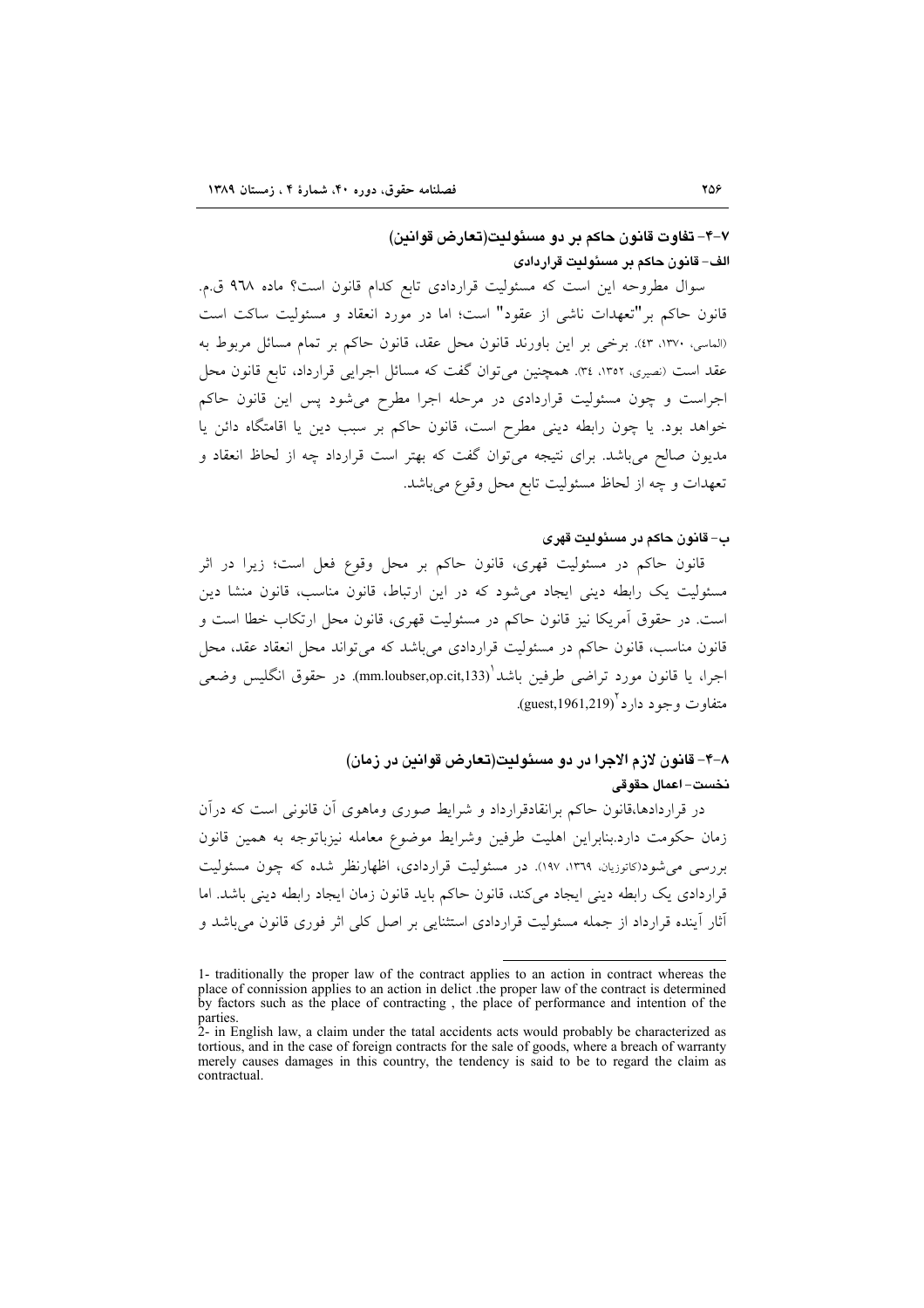بنابراین تابع قانون زمان ایجاد تعهدات(کاتوزیان، همان، ٢٤٢). زیرا در غیر این صورت نتیجه حاصله خارج از پیش بینی طرفین و سبب تزلزل خاطر آنان می شود ( mazeaud, op.cit,147).

### دوم- وقايع حقوقى

در مورد وقایع حقوقی باید گفت که چون ضرر با تحقق فعل زیانبار به وجود میٍأید، بنابراین قانون همین زمان است که باید بر شرایط ایجاد مسئولیت قهری و حدود و یا عوامل موجه أن حكومت كند. زيرا حقوق ديني تابع قانون زمان ايجاد مي باشد و فقط مسئوليت قراردادی از این قاعده استثنا شده است. همچنین در مسئولیت قهری از آنجا که قانون به متضرر حق اخذ خسارت را مى دهد مى تواند اين حق را تغيير دهد. بنابراين، تفاوت استناد به مسئولیت قراردادی یا قهری اینجا معین میشود. زیرا درصورتی که از شرایط ایجاد مسئولیت قراردادی فرستادن اظهارنامه قبل از اقامه دعوا باشد، در صورت عدم این شرط، مسئولیت قراردادی به وجود نخواهد آمد. بنابراین، نفع زیان دیده است که به مسئولیت قهری استناد کند.

## ۹-۴- میزان خسارت قابل جبران در دو مسئولیت الف– قابليت ييش بيني و غير قابل ييش بيني

نظر مشهور این است که چون قابلیت پیش بینی ضرر در مسئولیت قراردادی شرط است، مسئولیت فقط در حدود خسارات قابل پیش بینی است، در حالی که در مسئولیت قهری شخص مسئول هر گونه خسارتی است(کاتوزیان، ۱۳۸۳، ۵۷۵٫46،۲۵۱). اشکال بحث در مسئولیت قهری این است که خسارت بنابر میل طرفین نیست و این مسئولیت طبق قانون تحمیل می شود. از لحاظ حقوقی می توان استدلال کرد که آنچه بر حسب امور طبیعی از خطای به بار می آید منسوب به اوست و امور نامنتظر منسوب به فعل شخص نیست. در حقوق فرانسه نیز ماده ۱۱۵۰ق.م. مقرر میدارد» " مدیون فقط ملزم به جبران مقدار خسارتی است که در لحظهای که قرارداد را منعقد می کرده است، پیش بینی کرده یا قابل پیش بینی بوده است مگر در صورتی که مدیون مرتکب تدلیس شده باشد» (mazeaud, opcit,206). در کامن لا نیز این بحث تحت عنوان دور بودن خسارات(remoteness of damages) و قابليت پيش بيني ( foresee ability) قرار می گیرد. اگر چه این تفاوت سابقاً در کامن لا وجود داشت اما امروزه این معیار بطور يكسان اعمال مي شود(dowell,1986,286). اما هنوز اين همگوني در قرارداد و خطا يكسان به نظر نمیرسد. زیرا هنوز تصمیم گرفته نشده است که آیا این معیار در مسئولیت محض اعمال می شود یا خیر. دوم اینکه لحظه دوراندیشی قابل پیش بینی (reasonable foresight) در خطا و قرارداد متفاوت است. در الزامات خارج از قرارداد معیار قابلیت پیش بینی در زمان خطا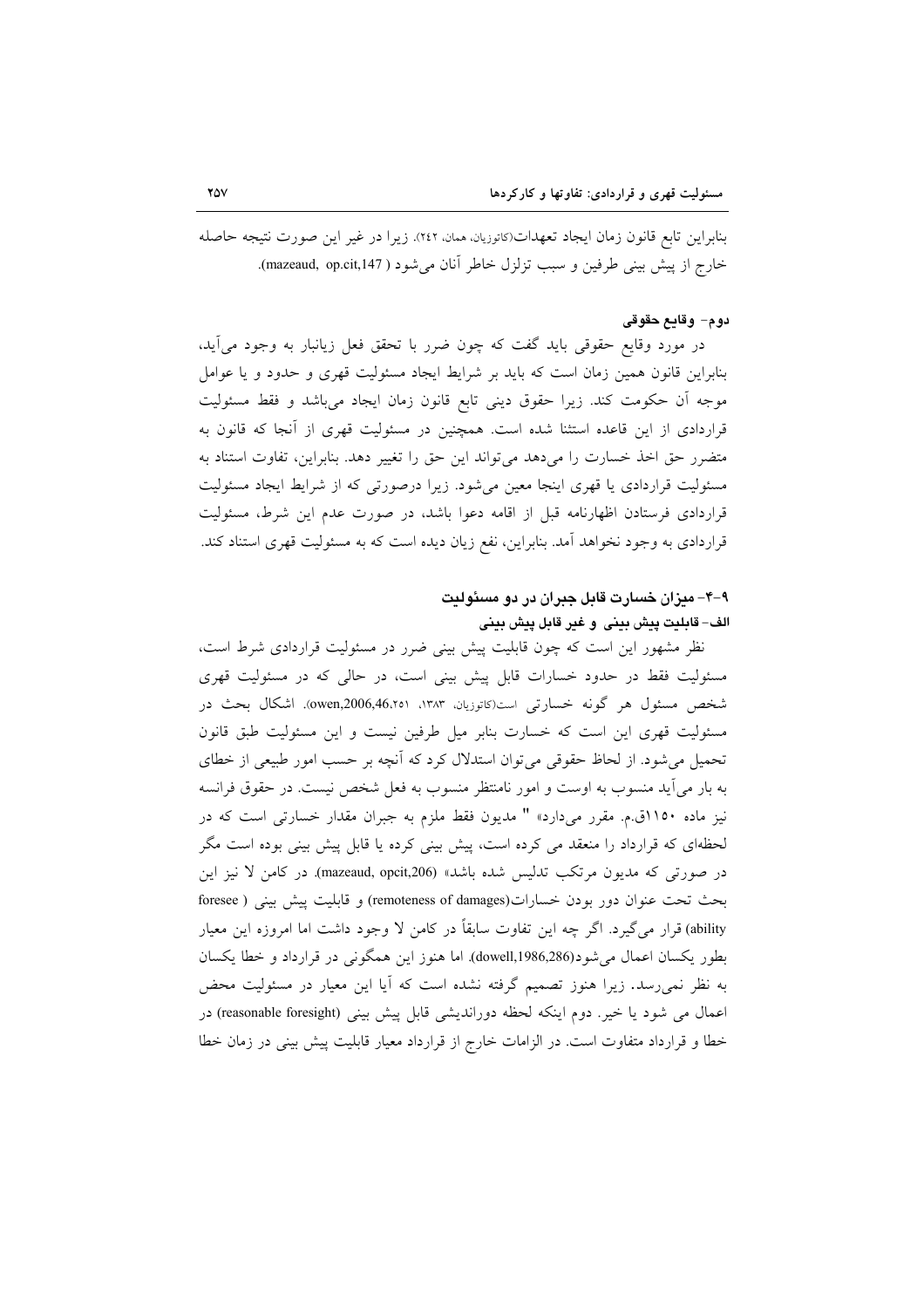محسوب می شود(wrong) و در قرارداد نه از تاریخ خطا یعنی نقض قرارداد، بلکه از تاریخ توافق، محسوب خواهد شد. در فقه نیز قابلیت پیش بینی ضرر شرط مسئولیت است و فقها عمدتاً در بحث تسبب از آن باد مرکنند (علامه حله، ۱٤١٩، ٦١٠).

### ب–خسارت تنبيهى

خسارت تنبيهي (punitive damages or exemplary damages) در حقوق كامن لا به منظور جبران خسارت مورد حکم قرار نمی گیرد، بلکه به منظوراصلاح یا بازدارندگی خوانده ازاقدام به اموری است که باعث خسارت خواهان می شود. این خسارت فقط در مسئولیت قهری قابل مطالبه است، اگرچه رویه کشورهای مختلف کامن لا متفاوت است. برای مثال در استرالیا فقط خاطی عامد ودر انگلیس فقط برخی عاملان خطا ممکن است به آن محکوم شوند (mm.loubser,op.cit,136). همچنین درصورتی که نقض قرارداد، مسئولیت قهری نیز تلقی شود، او محق به دریافت خسارت تنبیهی میباشد(guest,op,cit.23) خسارت تنبیهی می تواند بیشتر از خسارت جبران کننده باشد این خسارت در انگلستان، کشورهای مشترک المنافع، و ایالات متحده، ژاپن و نیوزلند وجود دارد.

### ج-خسارت معنوى

در بسیاری از نظامهای حقوقی، خسارت معنوی(moral damages) فقط در دعاوی مسئولیت قهري قابل مطالبه است. در كامن لا در صورتي كه نقض قرارداد باعث ناراحتي جسمي يا روحی و یا اضطراب شود، ممکن است خسارات معنوی علاوه بر خسارات مادی ناشی از قرارداد مورد حکم قرار بگیرد. در سیستم فرانسه و بلژیک، خسارات معنوی بدون تفاوت در الزامات قراردادی و قهری مورد حکم قرار میگیرد. همچنین دیدگاه محدود کننده خسارت معنوی در اختصاص داشتن به دعاوی قهری که بوسیله مجلس لردان در دعوای Addis.v.gramphone ltd در ۱۹۰۹ اتخاذ شده بود در دعوای Jarris.v.swans tours.ltd در ۱۹۷۳ رد شد. همین نتیجه در کوتاهی وکیل در اقامه دعوی نیز بدست اَمده است<sup>۲</sup> (,swantone,1999 66.). این تفکیک در حقوق ایران جایگاهی ندارد.

١. اذا كان السبب لتوقع تلك العله، كالحافرو فاتح راس الظرف والمكره على الاتلاف.

<sup>2-</sup> damages for vexation and distress were also awarded in a case where a solicitor failed to institute proceeding to restrain molestation of the plaintiff by a particular individual, with the result that the molestation continued.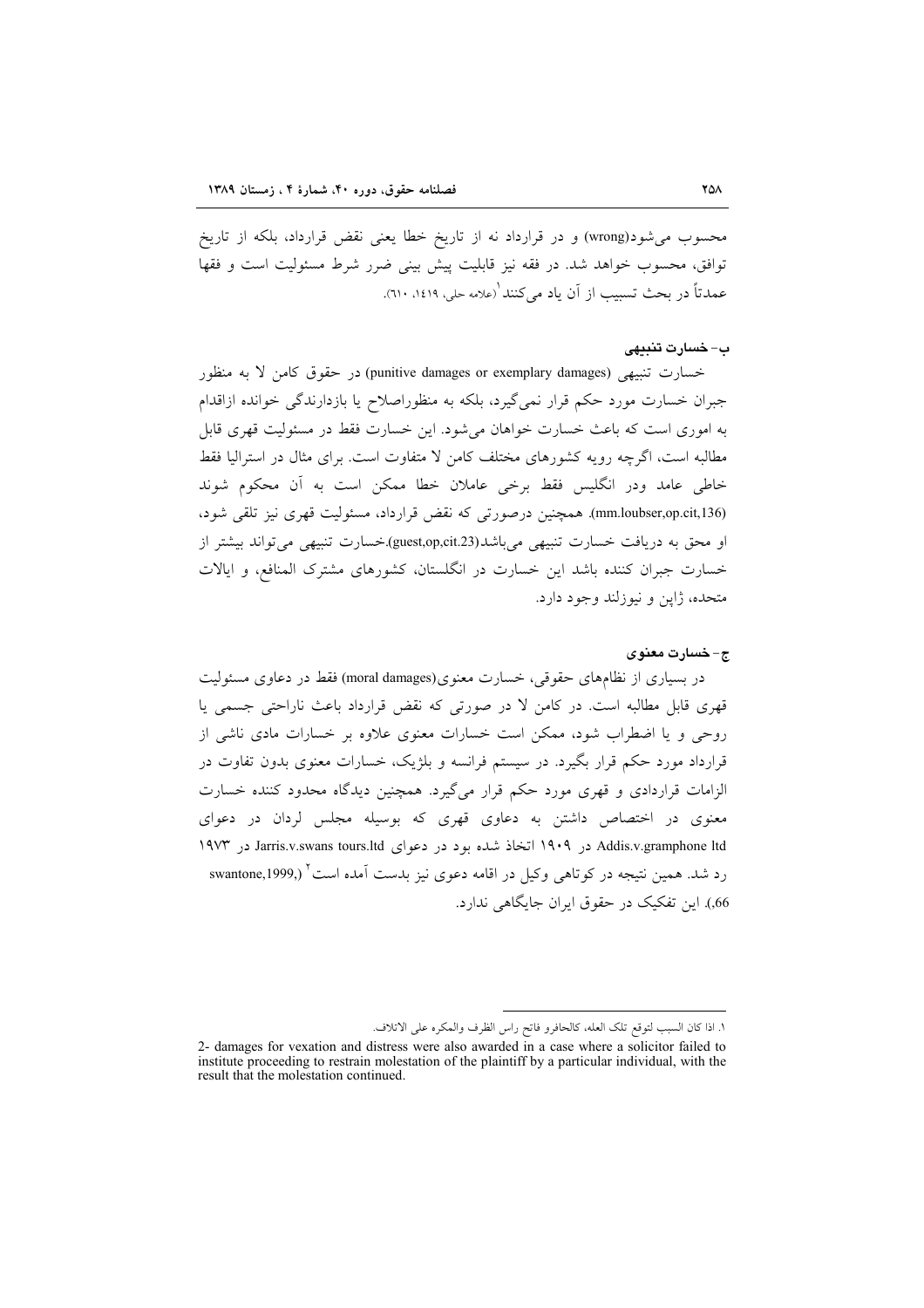#### د– تقصیر زیاندیده

منظور از خطای اشتراکی (contributory negligence) این است که گاه خطای خود زیاندیده در ورود ضرر به او نقش دارد. آیا این اقدام در مطالبه خسارت نقش خواهد داشت؟ در کشورهای حقوق مدون، خطای خواهان، وی را از مطالبه تمام یا قسمتی از خسارت محروم می کند و این قاعده یکسان در الزامات قهری و قراردادی اعمال می شود. اما در کشورهای حقوق کامن لا علی القاعده تقصیر مشترک در موارد قهری یک دفاع از سوی خوانده تلقی می شود، اما در قرارداد همیشه یک دفاع نیست. در آفریقای جنوبی، قواعد خطای اشتراکی بر اساس ماده ٣٤ قانون تقسيم خسارات در ١٩٥٦ در قرارداد اعمال نمي شود'. البته در برخي از کشورهای حقوق کامن لا (انگلیس، استرالیا، نبوزلند) در صورتی که نقض قرارداد یک خطای مستقل را تشکیل دهد، اجازه دفاع به خوانده در چنین مواردی داده می شود. در کانادا نیز قاعده خطای اشتراکی در برخی ایالات برای نقض قرارداد اعمال میشود (fleming,1985,89). در حقوق ایران خطای زیاندیده او را از تمام یا قسمتی از خسارت محروم میسازد (صرف نظر از مسئولت قرار دادي يا قهري).

### ۱۰–۴– تفاوت تضامن در دو مسئولیت

اصل تضامن به طور مطلق قابل پذیرش نیست؛ زیرا مسئولیت تضامنی درقراردادهامعمولادر صورت توافق طرفین ودر مسئولیت قهری صرفاً به حکم قانون است و اصل برمسئولیت مشترک یا نسبی است (کاتوزیان، ۱۳۷٤، ۳۱۲، شیخ انصاری،۱٤۲۰،۱۹۵ طبق نظر ایشان ذمههای متعدد بدل یکدیگر است و مانند واجب کفایی بر عهده گروهی بدون تعیین فرد قرار میگیرد (عاملي"،١٤١٢،٣٤٥). در فرانسه مسئوليت تضامني در زمينه مسئوليت قراردادي وجود ندارد، برخلاف موضوعات تجارتی، و بالعکس، در مسئولیت قهری با توجه به ماده ۱۲۰۲ق.م. فرانسه اصل تضامن است (terre,op.cit,845).

### 11-۴–شرط عدم مسئولتت در دو مسئولت

یکی دیگر از تفاوتهای بین دو مسئولیت این است که شروط عدم مسئولیت در مسئولیت قراردادی معتبر تلقی می شوند؛ درحالی که این شروط به علت مخالفت با نظم عمومی در مسئولیت قهری باطل تلقی می شوند. بحث ما ناظر به شروطی است که قبل از ایجاد ضرر مسئول جبران آن و زیاندیده منعقد می شود. برخی با این استدلال که بنابر اصل حاکمیت اراده

<sup>1-</sup> APPortionment of Damages act 34 of 1956. ٢. ولوتلفت العين في يد المشترى كان للمالك الرجوع على من شاء بالقيمه ان لم يجز البيع.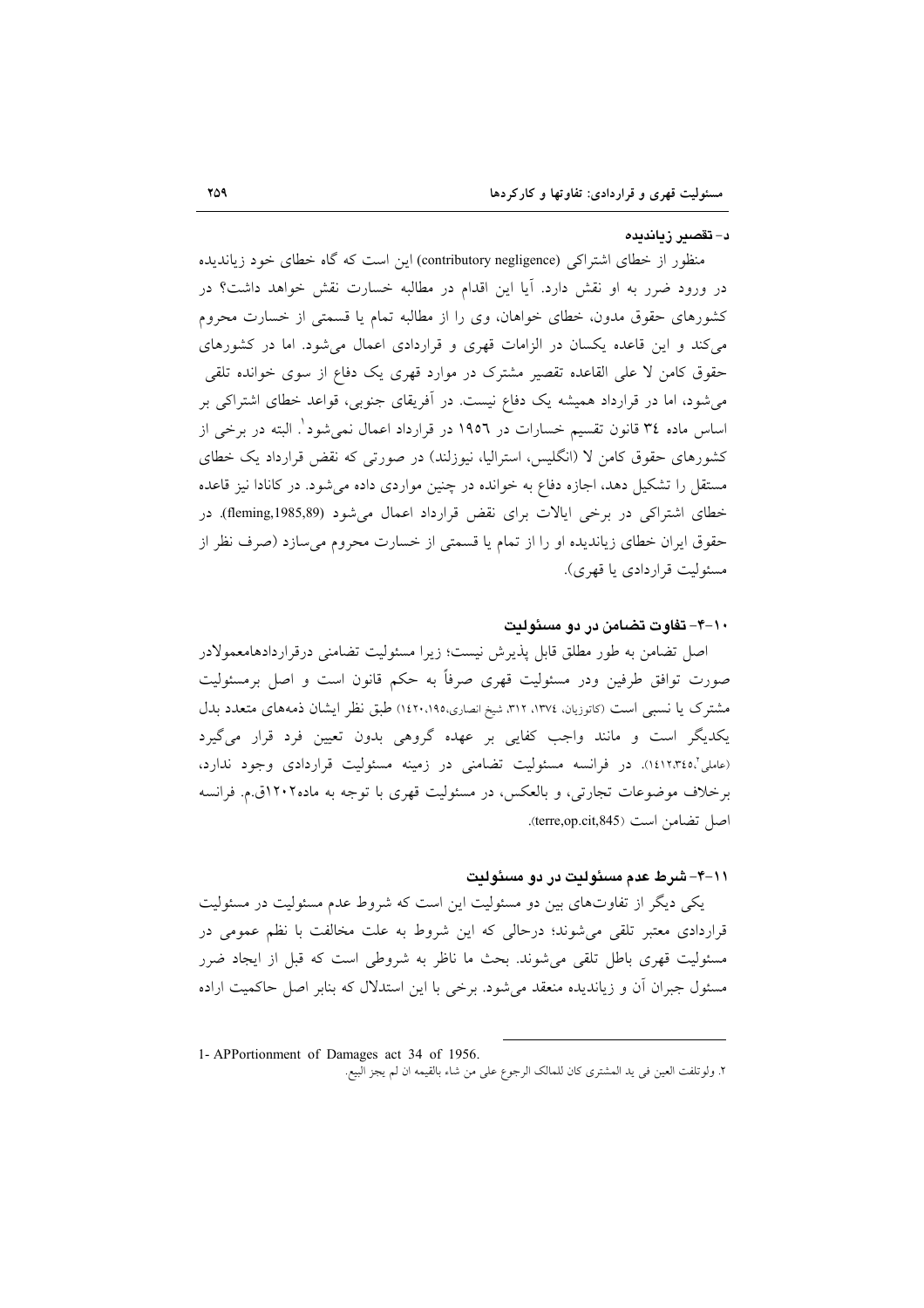و اَزادی قراردادها، چون تعهد حاصل از اراده طرفین است؛ پس می توان تعهد را به حدود دلخواه محدود کر د(1975٫95٫95)delestraint ). علاوه بر این توسعه و تکامل تجارت در گرو پذیرش این گونه شروط می باشد. البته برخی اعتقاد دارند که چون ابراء دینی که موجود نیست امکان ندارد شرط عدم مسئولیت به علت موجود نبودن آن در هنگام اسقاط اثر ندارد` (شهید ثانی، ۱٤۱۹، ۲۵۰، برای دیدن نظر مخالف میرزای قمی، ۱۳۷۱، ۴٤٥، سید خوئی، بی تا، ۳۹۳). همچنین به دلیل ارتباط مسئوليت با نظم عمومي، اسقاط أن امكان ندارد (جعفرى لنكرودى، ممان،١٤٤). در پاسخ به انتقادات مزبور بايد گفت كه وجود سبب براي اسقاط يا ابراء كافي بوده و ارتباط اين گونه شروط با نظم عمومی محل تردیداست. در فرانسه ابتدا اثر این گونه شروط را جابجایی بار اثبات دلیل میدانستند و متعهدله میبایست تقصیر متعهد رابرای دریافت خسارت اثبات نماید. اما در نهایت اثر کامل این شروط یعنی معاف شدن از مسئولیت را پذیرفتند. این در صورت ارتکاب تقصير عمدي يا تقصير سنگين موثر نخواهد بود(صفايي، ١٣٧٥، ٤٢٥).

Iimitation of action or statutes of limitation and )نقاوت در مرور زمان ( (prescription)) periods

على القاعده مرور زمان از لحظه سبب دعوا شروع مى شود. لذا شروع آن در دعواى مسئولیت قهری از لحظه ورود خسارت ودر مسئولیت قراردادی، از زمان نقض قرارداد است. در دعوای مسئولیت قهری، خسارت ممکن است حتی بعد از عمل بی احتیاطی(negligent act) رخ دهد و در قراردادها ممكن است بعد از نقض قرارداد رخ دهد آ(charles,1987,226 ,Abraham, 1982, 444). در حقوق انگلیس قبل از تصویب قانون مرور زمان ۱۹۳۹، مرور زمانهای متفاوت برای دعاوی قراردادی و قهری اعمال می شد. اما ماده (۱) ۲ از قانون مزبور مقرر داشت که بعد از انقضاء شش سال از تاریخی که سبب دعوا رخ داده است دعوا قابل اقامه نخواهد بود. از طرفی دیگر مشکل زمانی پیچیده می شود که برای مثال زمینی که دارای ساختار معیوب است، به دستهای مختلف منتقل می شود. آیا نسبت به هر خریدار، سبب دعوای جدید رخ میدهد و بنابراین به طور نامحدود مدت مرور زمان نامشخص است. مجلس لردان در دعوای inpirelli General cable works ltd.v.oscar faber & partners در سال ۱۹۸۳ چنین اعتقادی نداشت. در ق.م فرانسه مرور زمانهای متفاوت در دعاوی مسئولیت قراردادی اعمال می شود، درحالی که در دعاوی مسئولیت قهری مرور زمان ده سال است که از تاریخ

١. يحتمل عدم صحه الشرط لانهما(اي التعدي وتفريط)اسباب الظمان فلا تعليل اسقاط قبل وقوعه،لانه كالبرائه مما لم يجب. 2- the normal rule applied by the courts in cases involving limitation periods is that time runs from the moment the cause of action arises. In a claim for negligence in a tort action this relevant point in time is when the damage is done. In contract law, however, the time runs froms the moment the breach of contract occurs.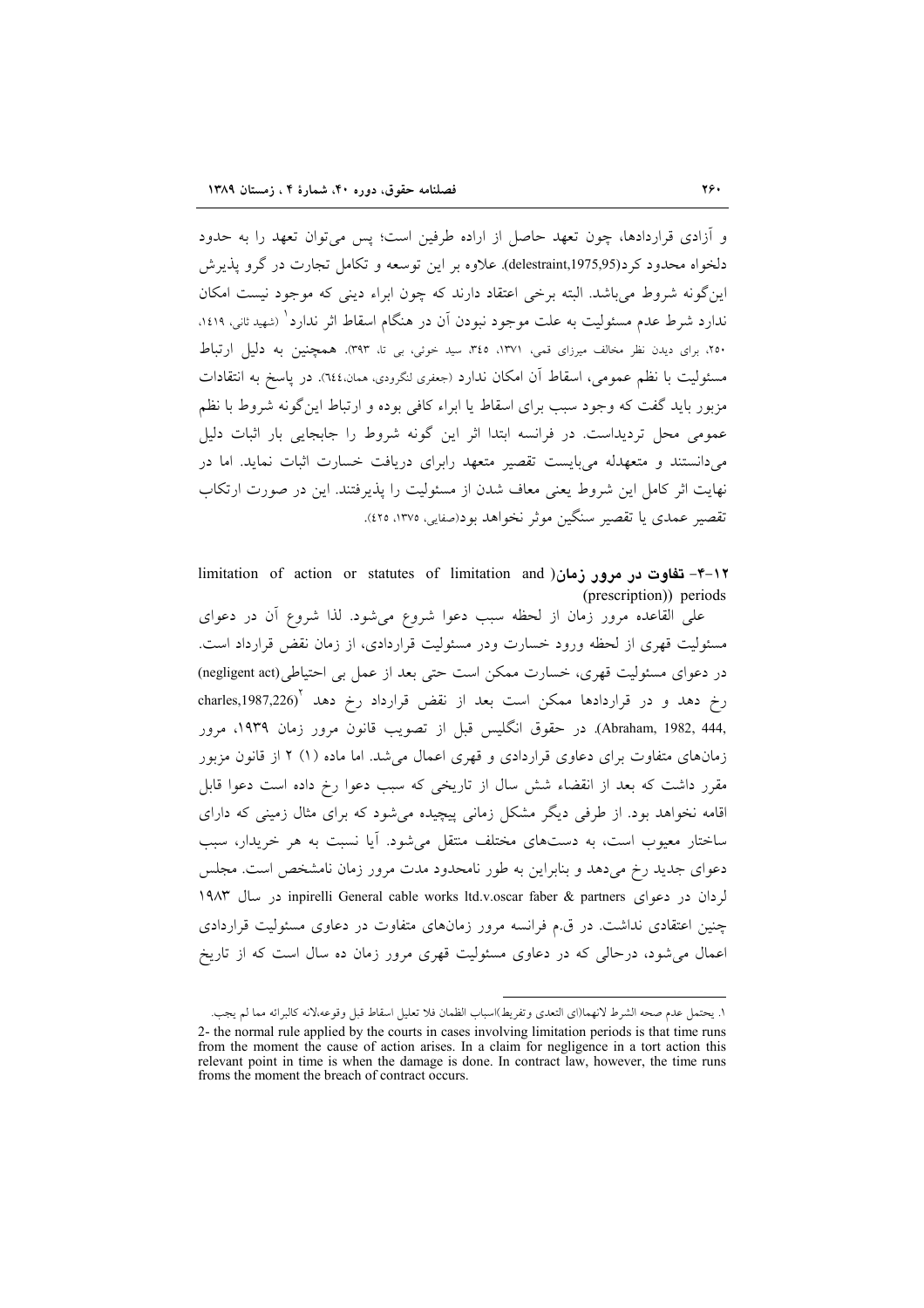ورود خسارت یا تشدید اَن شروع می شود.' همچنین اگر فعل زیانبار یک تخلف کیفری باشد مرور زمان دعوای قهری تابع مرور زمان کیفری خواهد بود، امری که علی الاصول در مورد مسئوليت قراردادي وجود ندارد (54) ,stark) 1993). در حقوق ايران نيز با توجه به نظريه شورای نگهبان و تصویب قانون آئین دادرسی در سال ۱۳۷۹ بحث مرور زمان منتفی شده است و از این لحاظ تفاوتی بین این دو نوع مسئولیت وجود ندارد.

۱۳–۴– ملاک ارزبابی خسارت

ملاک ارزیابی خسارت در مسئولیت قهری و قراردادی یکسان است به طوری که هدف هر دو، قرار دادن خواهان در وضعیتی است که اگر خطا رخ نمیدادآن وضعیت وجود داشت.مع هذا در مورد قرارداد، خطا نقض قرارداد است نه وارد نشدن در قرارداد؛بدین معنی که جبران خسارات باید مبلغی باشد که خواهان را در وضعیتی قرار بدهد که اگرقرارداد اجرا می شد او در آن وضعیت قرارمی گرفت،به جای اینکه او را در «وضعیت پیش قراردادی» قرار بدهد.در خطاها، جبران خسارات باید خواهان را در یک وضعیت پیش از خطا قرار دهد (-pre tort). بنابراین در جایی که مسئولیت قهری و قراردادی تداخل میکند، کدام ارزیابی مناسب خواهد بود؟ در این موردچهار راه برای ارزیابی خسارت دوجود دارد:

۱- خسارات مورد انتظار(expectation or loss of bargain damage) در جایی که خسارت ناشی ازعدم دریافت سودومنفعت مورد انتظارجبران میشود.٢- خسارات مورد استرداد (damages restitution): در جایی که دادگاه خوانده را مجبور به پس دادن نفعی می کند که خوانده از خواهان دریافت کرده است. ۳- خسارات مورد اعتماد(reliance damage) جبران خسارات ناشی ازاقداماتی که خواهان به جهت اعتماد به رفتار خوانده به ضرر خودش انجام داده است. ٤- خسارات جبرانی (indemnity damages): جایی که خواهان برای برخی خسارات واقعی که یقیناً به او وارد شده یا برخی هزینهها که در نتیجه فعل خوانده متحمل شده، جبران خسارت می شود. این روشهای چهارگانه ارزیابی به عنوان منافع چهارگانه مورد حمایت شخص توصیف شده است. مسئولیت قهری علی القاعده به علت کوتاهی در رعایت کردن یک تعهد منفی وارتکاب عمل خلاف (active misfeasance) رخ می دهد و خسارات به منظور باز گرداندن به وضع موجود<sup>۲</sup> مورد حکم قرار میگیرد. در اینجا هدف جبران خسارت واقعی خواهان است؛ هزينهء از جيب شخص درآمده (out-of-pocket) وضعيت قبل از ارتكاب خطا

<sup>1-</sup> art. 2270-1.c .civ, red . L 5 juill . 1985. 2- status quo ante or restitution in intergrum.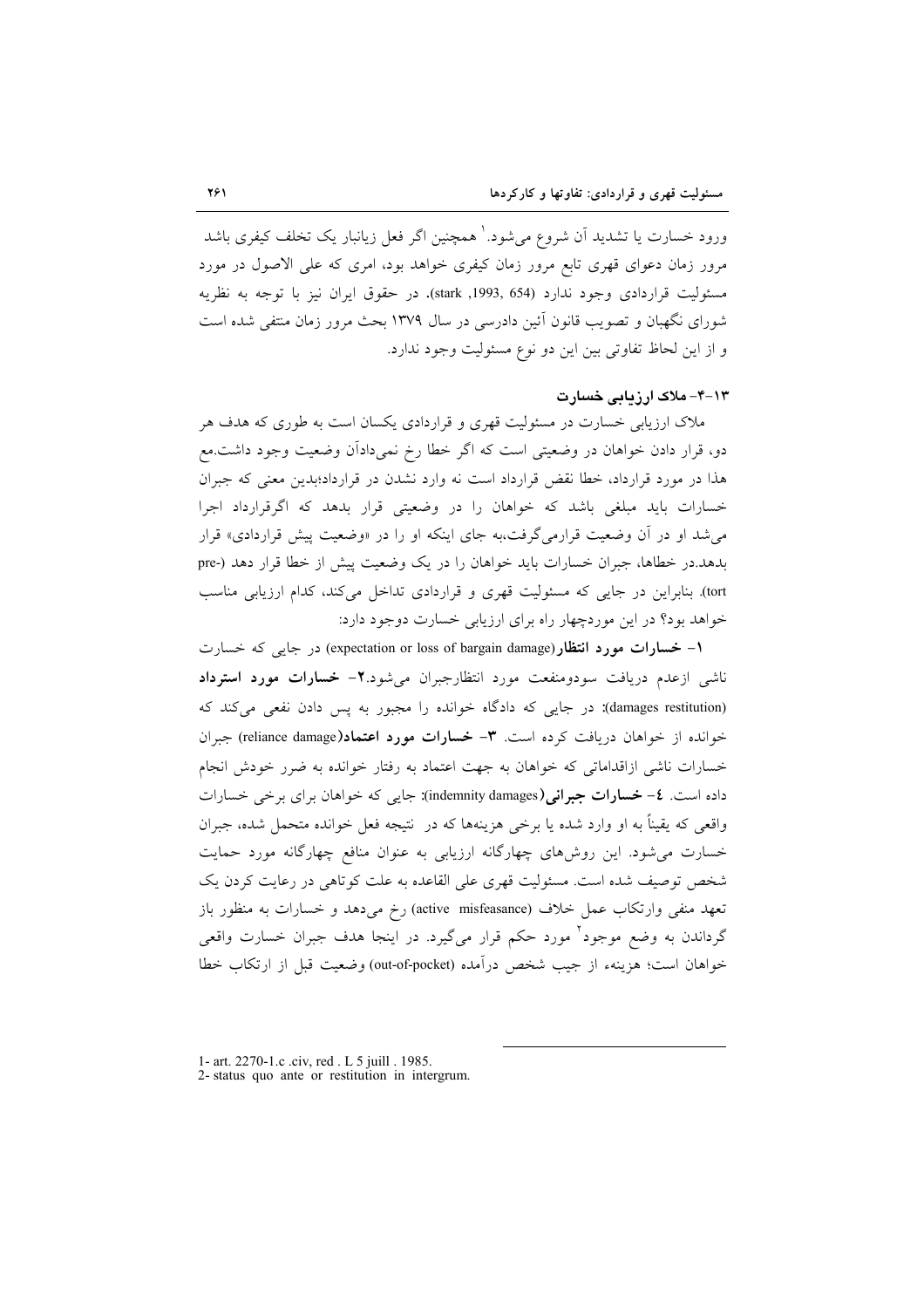برگردد (SWANTON, JANE, opcit , P 62 ) ` . اما اگر خسارت خواهان در اثر اعتماد به گفتار با رفتار خوانده حاصل بشود می تواند با عبارت «مقدار اعتماد» نیز توصیف شود ( Reliance measure)؛ و اگر از برخی اعمال مثبت ناشی شده باشد، شیوه ارزیابی خسارت با عنوان «میزان جبران خسارت» توصيف مي شود( indemnity measure). البته اين تمايزات امروزه در حال نابود شدن است. در واقع پذیرفته شده است که در یک قرارداد منافع مورد انتظار همیشه مناسب نیست و خواهان ممکن است یا مجبور باشد که خسارت استرداد یا اعتماد یا جبران خسارت را مطالبه کند. برای مثال دادگاه تجدیدنظر در سال ۱۹۷۲ در دعوای .saglia television ltd .v reed اعلام کرد که خواهان حق انتخاب بین ادعای مورد انتظار یا هزینههای تلف شده (مورد اعتماد) را دارد (swanton, opcit,p 63) البته اين معيار مورد انتقاد است. زيرا بر اساس مبناى حق انتخاب خواهان، اگر نشان داده شود که قرارداد چیزی بی ارزش و بدون سود برای خواهان بوده است و اگر قرارداد اجرا می شد متحمل ضرر می شد ارزیابی خسارت بر مبنای اعتماد یا حقوق خطاها که بر اساس آن هزینههای از دست رفته را مطالبه میکند منتج به حکمی بالاتر از خسارت مورد انتظار می شود ٌ. مع هذا پرونده های اقتصادی در حقوق خطاها وجود دارد که به نظر می٫رسد ارزیابی حکم دادن به جبران خسارت برمبنای تضمین منافع مورد انتظار به جای حکم دادن به خسارت واقعی میباشد. برای مثال Ross.v.counters 1980 و Junior Books ltd v.veithici 1983 که در دعوای اولی خسارات برای شکست از انتظار دریافت یک سقف سالم و در دعوای دومی خسارات برای ضرر میراثی (loss of legacy) که او دریافت می کرد اگر تقصیر مشورت خوانده نبود مورد حکم قرار گرفت. در حقیقت جایبی که می توان اثبات کرد که خواهان در اعتماد به اظهارات ایراد شده بوسیله خوانده از دیگر موقعیتهای نفع خود چشم یوشی کرده است، مقدار خسارت مورد اعتماد او را در وضعیت بهتر از خسارت مورد انتظار قرار می،دهد.<sup>۳</sup> در هر صورت آن گونه که مرسوم است. در حقوق، خطاها به گونهای جبران خسارت می شود که خواهان را در وضعیت قبل از خطا قرار بدهد همیشه درست نیست. زیرا مواردی از خطا وجود دارد که بتوان منافع مورد انتظار را دریافت و مطالبه کرد.

<sup>1-</sup> tortious liability generally derives from a failure to observe a negative obligation to refrain from inflicting positive injury to the plaintiff person, property or reputation. Liability is normally imposed for active misfeasance and damages are said to be designed to restore the status quo ante, that is to compensate the plaintiff for out-of- pocket losses and put him in the position he was in before the torts was committed.

۲. زیرا قرارداد سودی ندارد و اگر خسارت مورد انتظار را مطرح کند خسارتی به او تعلق نمیگیرد. در حالی که اگر خـسارت اعتماد را مطرح کند می تواند در یک وضعیت بهتر قرار بگیرد، چون در اثر این اسعتماد هزینههـایی انجـام داده اسـت و ایــن هزينهها قابل مطالبه است.

۳. زیرا در اثر اعتماد موقعیت های زیادی از نفع را چشم پوشی کرده است، درحالی که بر اثر انتظار صرفاً نفع مورد معاملـه را مىبرد.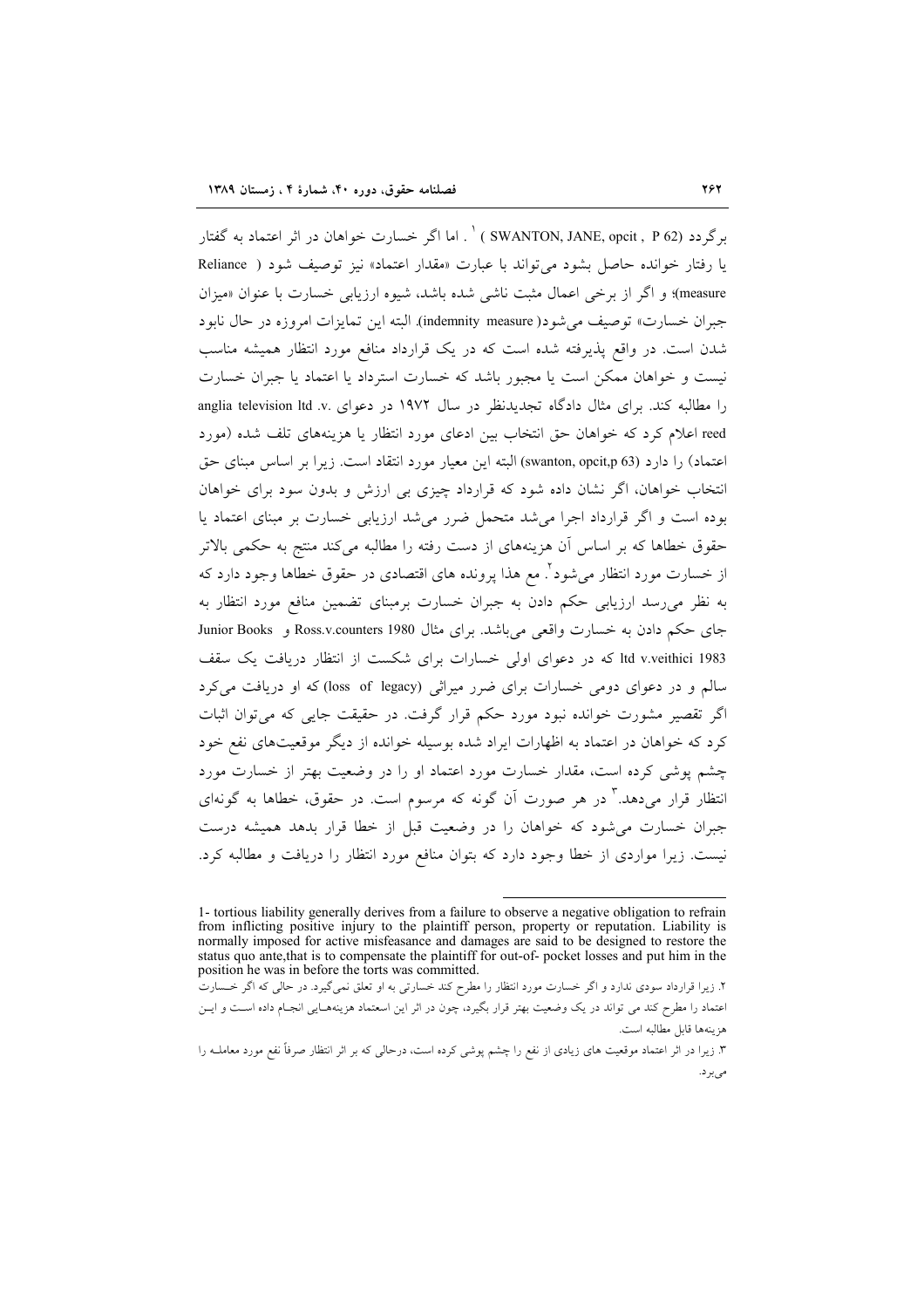یک مثال واضح برای تفاوت ارزیابی خسارت در قرارداد و خطا این گونه است: اگر A به B ماشینی به قیمت پنج هزار دلار بفروشد در حال<sub>ی</sub> که قیمت آن چهار هزار دلار است، اما A به فروشنده اظهار دارد که قیمت آن شش هزار دلار است. خسارت قراردادی B تفاوت بین آن چیزی است که ماشین می[رزد و آنچه منجر شده است که اعتقاد پیدا کند که آن به این مقدار می|رزد، یعنی دو هزار دلار. اما خسارت قهری B به مقداری است که او را در وضعیت قبل از خطا قرار دهد یعنی یک هزار دلار. در حقوق ایران اظهار نظر شده است که با توجه به اختیاراتی که ماده ۲ ق.م.م به قاضی داده است اختیار دارد که براساس نفع مثبت یا نفع منفی ٔ میزان خسارت را تعیین کند. (شیوائی کجوری، همان منبع، ١٠٠) به نظر می رسد می توان تصور کرد که خوانده به خسارت مورد انتظار و مورد اعتماد به طور همزمان در یک دعوا محکوم شود.

### نتىجە

با توجه به مطالب ارائه شده براحتی می توان مسئولیت قهری را از قراردادی باز شناخت. در واقع در صورتی که خسارت ناشی از نقض قراردادی صحیح باشد، به شرط اینکه خسارت ناشی از تعهدات قراردادی باشد نه اینکه صرفاً ناشی از قرارداد باشد، مسئولیت قراردادی بوجود می]ید و در صورت خلل به هر یک از ارکان مزبور، خسارت حاصله صرفاً باعث مسئولیت قهری است. از طرف دیگر، عناوین مشتبه را مطرح کرده و راه حل مناسب را ارائه کردیم و این میسر نشد جز با تعیین گستره تعهدات قراردادی. نقش قاضی را در تعیین محدوده توصیفات ارائه شده تبیین نموده و این اختیار را از قاضی سلب نمودیم که بتواند با توصیف مجدد امور موضوعی مطروحه، راه زیان دیده را در رسیدن به نتیجه هموار نماید. با ارائه تفاوتهای مسئولیت قهری و قراردادی، تعدد مسئولیت را بگونه ضمنی به رسمیت شناخته و حتى اعتقاد به انشعاب دو مسئوليت را در فقه اثبات كرديم. اگرچه گرايش حقوق جدید به سمت و سوی وحدت مسئولیت پیش میرود و استدلال گروه اخیر این است که منشا مسئولیت نباید در ایجاد تفاوتهای بین این دو نوع مسئولیت موثر واقع شود و تفاوتهای ذکر شده صرفاً بر اساس مصالح قانونگذاران وضع شده و از تفاوتهای ماهوی بین آنها نشات نمی گیرد، اما نباید فارغ از مقتضیات زمانی و اوامر قانونگذار صحبت کرد.

۱. منظور از نفع مثبت نفعی است که در صورت اجرای تعهد بر طبق قرارداد عاید خواهان میشود و به همین علت آن را نفع اجرای تعهد یا نفع مثبت گویند (مورد انتظار) و منظور از نفع منفی تفاوت بین دارایی متعهدله و دارایی فرضی او در صـورت عدم انعقاد قرارداد است. به عبارت اخری کاهش دارایی متعهدله درنتیجه انعقاد معامله است، به نحوی که اگـر معاملـه منعقـد نمی شد چنین خسارتی متوجه متعهدله نمی شد. به همین علت آن را نفع منفی یا نفع عدم انعقاد معامله میiامند (اعتماد).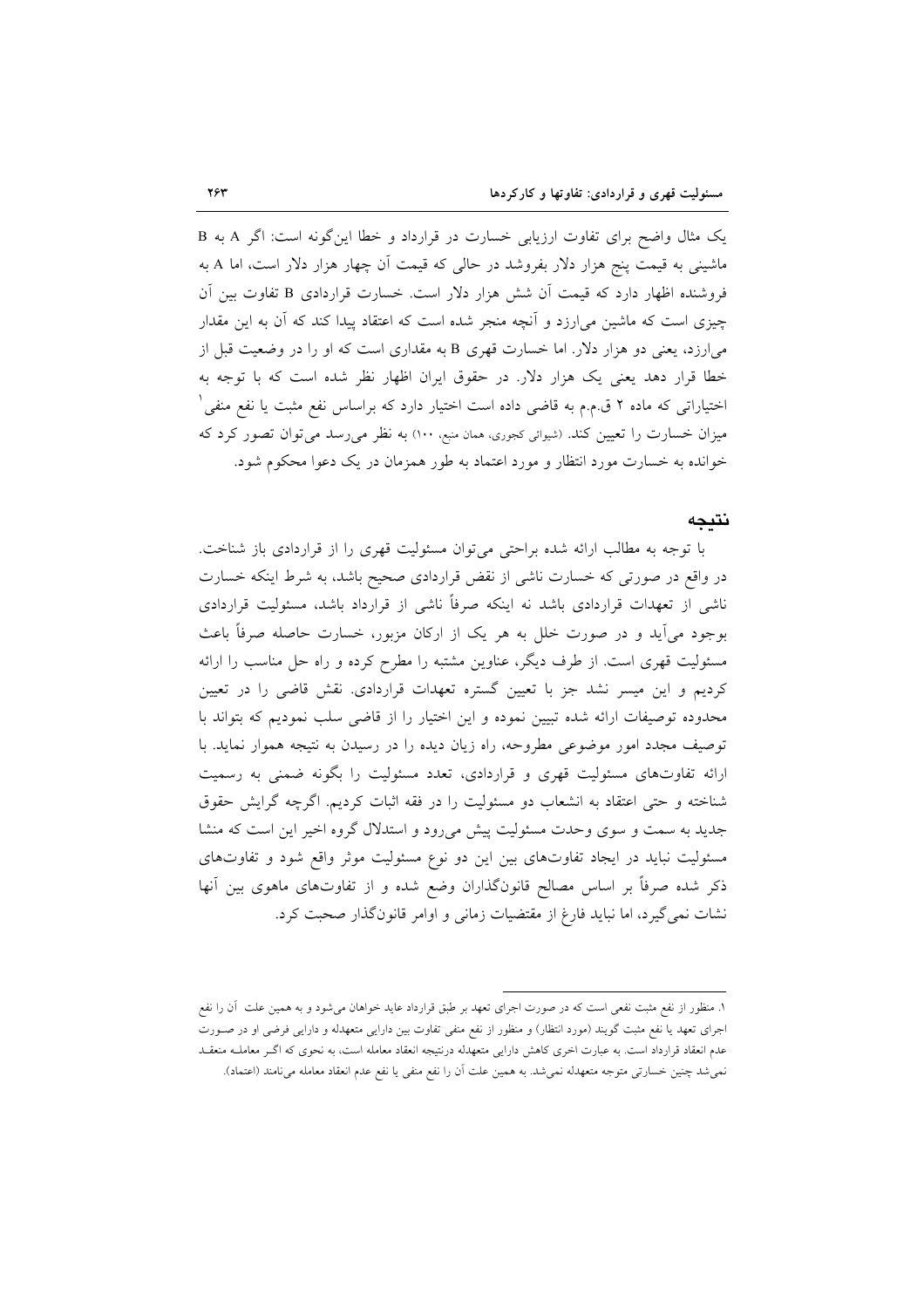## منابع و ماخذ

### الف- فارسي

- ۱. الماسی، نجاد علی، (۱۳۷۰)، **تعارض قوانین**، چاپ دوم، تهران، مرکز نشر دانشگاهی.
- ٢. امامي، حسن، (١٣٤٧)، حقوق مدني، جلد اول، چاپ سوم، تهران، انتشارت كتابفروشي اسلاميه.
- ۳. امامی، حسن، (۱۳۸۵)، **حقوق مدنی**، جلد ششم، چاپ یازدهم، تهران، انتشارات کتابفروشی اسلامیه.
- ٤. اميري قائم مقامي، عبدالمجيد، (١٣٧٨)، وقايع حقوقي، جلد اول، چاپ اول، تهران، انتشارات ميزان.
- ۵. ایزانلو، محسن، (۱۳۸٦)، <mark>شروط محدود کننده و ساقط کننده در قراردادها</mark>، چاپ دوم، تهران، انتشارات شرکت سهامی **Albeit** 
	- ٦. باريكلو، عليرضا، (١٣٨٥)، مسئوليت مدنى، چاپ اول، تهران، انتشارات ميزان.
	- ۷. بادینی، حسن، (۱۳۷۸)، **جزوه الزامهای خارج از قرارداد**، تهران، انتشارات دانشکده حقوق و علوم سیاسی.
		- ۸ بادینی، حسن، (۱۳۸٤)، **فلسفه مسئولیت مدنی**، چاپ اول، تهران، انتشارات شرکت سهامی انتشار.
	- ۹. جعفری لنگروری، محمد جعفر، (۱۳۸۲)، ترمینولوژی حقوق، چاپ سیزدهم، تهران، انتشارات گنج دانش.
	- ۱۰. حسینی نژاد، حسینقلی، (۱۳۷۰)، مسئولیت مدنی، چاپ اول، تهران، انتشارات جهاد دانشگاهی شهید بهشتی.
- ١١. ژوردن، پاتريس، (١٣٨٦)، تحليل رويه قضايى در زمينه مسئوليت مدنى، مترجم (اديب، مجيد)، چاپ اول، تهران، انتشارات ميزان.
- ۱۲. سنهوری، عبدالرزاق، (۱۳۸٤)، **دوره حقوق تعهدات**، جلد دوم، مترجم (دادمرزی، مهدی؛ دانش کیا، محمد حسین)، چاپ اول، تهران، انتشارات دانشگاه قم.
- ۱۳. شیوائی کجوری، شمس الدین، (۱۳۹۷)، مقایسه مسئولیت مدنی قراردادی با مسئولیت مدنی غیر قراردادی، پایانامه کارشناسی ارشد، دانشگاه تهران
	- ١٤. شمس، عبدالله، (١٣٨١)، **آيين دادرسي مدني**، جلد اول، چاپ سوم، تهران، انتشارات ميزان.
	- ۱۵. شمس، عبدالله، (۱۳۷۹)، آ**یین دادرسی مدنی**، جلد دوم، چاپ اول، تهران، انتشارات دراک.
	- ۱٦. شمس، عبدالله، (١٣٨٤)، **آیین دادرسی مدنی**، جلد سوم، چاپ دوم، تهران، انتشارات دراک.
	- ۱۷. شهیدی، مهدی،(۱۳۸۳)، اصول قراردادها و تعهدات، چاپ سوم، تهران، انتشارات مجد.
	- ۱۸. صدری، ابوالقاسم، (۱۳۵۹)، مسئولیت ناشم از قرارداد در حقوق ایران، تهران، پایان نامه دکتری، دانشگاه تهران.
		- ١٩. صفايي، سيد حسين، (١٣٧٥)، حقوق مدنى وتطبيقى، چاپ اول، تهران، انتشارات ميزان.
		- ۲۰. صفری، محسن، (۱۳۷۹)، **"مسئولیت مدنی سبب مجمل"** ، مجله دانشکده حقوق و علوم سیاسی، شماره۹؛.
- .<br>۲۱. صفری، محسن، (۱۳۷۷)، فریبکاری و آثار آن (قاعده غرور) در حقوق مدنی ایران و فقه امامیه، چاپ اول، تهران، انتشارات میزان و دادگستر.
- ۲۲. صفری، محسن، شاهنوش فروشانی، محمدعبدالصالح،توابع موردمعامله درفقه امامیه،حقوق مدنی ایران و کنوانسیون بیع بین المللی کالامصوب ۱۹۸۰وین، چاپ اول، تهران، دادگستر.
	- ۲۳.غمامی، مجید، (۱۳۸۳)، **قابلیت پیش بینی ضرر در مسئولیت مدنی**، چاپ اول، تهران، انتشارات شرکت سهامی انتشار.
		- ٢٤. قاسم زاده، مرتضى، (١٣٨٦)، الزامها و مسئوليت مدنى بدون قرارداد، چاپ اول، تهران، انتشارات ميزان.
			- ۲۵. قاسم زاده، مرتضی، (۱۳۷۸)، **مبانی مسئولیت مدنی**، چاپ اول، تهران، انتشارات دادگستر.
		- ٢٦.كاتوزيان، ناصر، (١٣٨٦)، **الزام هاى خارج از قرارداد**، چاپ ششم، تهران، انتشارات دانشگاه تهران.
	- ۲۷. کاتوزیان، ناصر، ( ۱۳۸۳)، قواعد عمومی قراردادها، جلد سوم، چاپ چهارم، تهران، انتشارات شرکت سهامی انتشار.
	- ۲۸. کاتوزیان، ناصر، ( ۱۳۸۳)، قواعد عمومی قراردادها، جلد چهارم، چاپ دوم، تهران، انتشارات شرکت سهامی انتشار.
		- ۲۹. کاتوزیان، ناصر، (۱۳۸۵)، **قانون مدنی در نظم حقوقی کنونی**، چاپ چهاردهم، تهران، انتشارات میزان.
			- ۳۰. کاتوزیان، ناصر، (۱۳۸۲)، **اثبات و دلیل اثبات**، جلد اول، چاپ دوم، تهران، انتشارات میزان.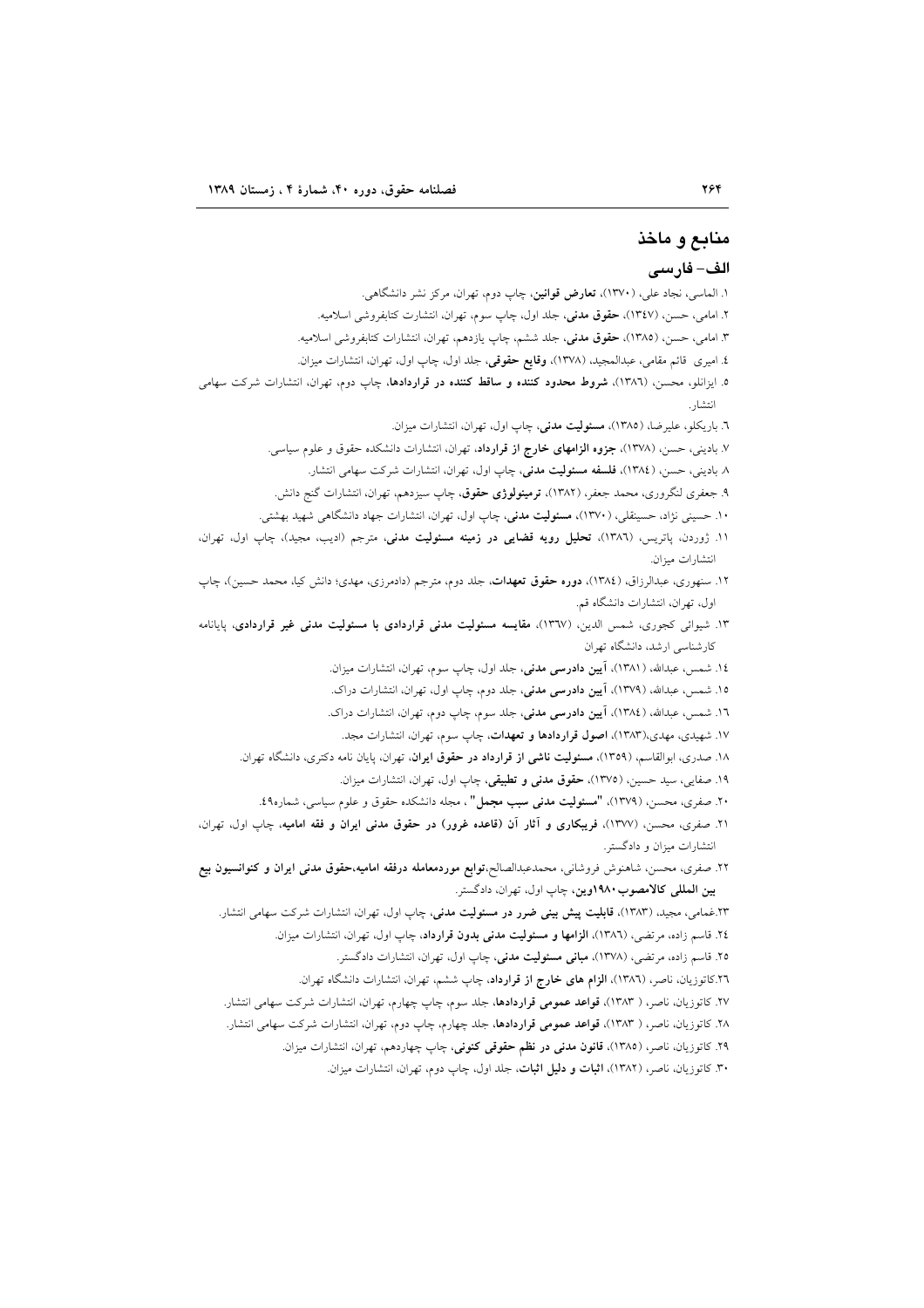۳۱. کاتوزیان، ناصر، (۱۳٦۹)، **تعارض قوانین در زمان**، چاپ دوم. تهران، انتشارات کانون وکلای مرکز. ۳۲. کاتوزیان، ناصر، (١٣٧٤)، **نظریه عمومی تعهدات**، چاپ اول، تهران، نشر یلدا . ۳۳. کریمی، عباس، (۱۳۸٦)، **ادله اثبات دعو**ا، چاپ اول، تهران، انتشارات میزان. ۳٤. کریمے، عباس، (١٣٨٦)، آ**پین دادرسی مدنی**، چاپ اول، تھران، انتشارات مجد.

۳۵. نصیری، مرتضی، (۱۳۵۲)، حقوق تجارت بین المللی، تهران، موسسه تحقیقات و انتشارات ویسمن.

٣٦. يزدانيان، عليرضا، (١٣٧٩)، قلمرو مسئوليت مدنى، چاپ اول، تهران، انتشارات ادبستان.

### ب- فقهي

.<br>١.ابن البراج، القاضي، (١٤٠٦)، **المذه**ب، الجز الاول والثاني، موسسه النشر الاسلامي، المطبعه: العلميه القم. ٢. ابن البراج، القاضي، (١٤١١)، جواهر الفقه، موسسه النشر الاسلامي، الطبعه: الأولى. ٣. حلي، ابن ادريس، (١٤١٠)، السرائر، الجز الثاني، موسسه النشر الاسلامي، الطبعه: الثانيه. ٤. سيد خويبي، ابوالقاسم،(بي تا)، مصباح الفقاهه، جلد ينجم و چهارم، چاپ الاولي، مكتبه الداوري-قم. ٥. شهيد اول (١٤١١) ، **اللمعه الدمشقيه**، الناشر: دار الفكر، الطبعه: الأولى، المطبعه: قم. ٦. شهيد ثاني (١٤١٤)، مسالك الافهام، جلد سوم وچهاردهم، چاپ الاولي، موسسه معارف اسلاميه. ٧. شهيد ثاني (١٤١٠)، <mark>شرح اللمعه</mark>، چاپ الاولي، منشورات جامعه النجف الدينيه. ٨. شيخ الصدوق، (بي تا)، ا**لمقنع**، موسسه الامام الهادي، المطبعه: اعتماد. ٩. شيخ طوسي، ابو جعفر محمد بن الحسن، (١٤١٤)، خلاف، موسسه النشر الاسلامي، الطبعه: الجديده. ١٠. شيخ أشتياني (١٤٠٤)، كتاب القضا، چاپ الثانيه، منشورات دارالهجره. ١١. شيخ انصارى (١٤٢٠)، **كتاب المكاسب**، جلد سوم، چاپ الثانيه، الموتمر العالمي بمناسبه الذكرى الموبه الثانيه لميلاد الشيخ الانصاري. ۱۲. طباطبای<sub>ی</sub> یزدی، سید محمد کاظم (۱۳۷۸)، **حاشیه بر مکاسب**، جلد۱، انتشارات موسسه اسماعیلیان- قم. ١٣. علامه حلي (١٤١٩)، قواعد الاحكام، جلد سوم، چاپ الاولي، موسسه نشر الاسلامي. ١٤. عاملي، سيد محمد جواد(١٤٢٤ ه- ق) م**فتاح الكرامه**، جلد دوازدهم، چاپ الاولي، موسسه النشر الاسلامي. ۱۵. میرزای قمی (۱۳۷۱)، جامع الشتات، جلد دوم، چاپ الاولی، انتشارات کیهان. ۱.<br>۱۲. سيد مرتضى (۱٤۱۷)، **الناصريات**، رابطه الثقافه و الطلاقات الاسلاميه، المطبعه: موسسه الهدى. ١٧. نجفي، شيخ محمد حسن ، (١٣٦٥)، جواهر الكلام في شرح شرايع الاسلام، جلد ٢٤ ، الطبعه: الثانيه، دارالكتب الاسلاميه. ١٨. محقق نراقي(١٤١٧)، عوايد الايام،چاپ:الاولي، انتشارات مركز النشر التابع المكتب الاعلام الاسلامي.

۱۹. محقق نراقي(۱٤۱۹)، **مستند الشيعه**، جلد هفدهم و چهاردهم، چاپ الاولي، موسسه آل بيت قم.

- ج- خارجي
- 1-Abraham, John, D, (1982), "Concurrent liability in contract and tort apportionment of damages: an update", journal of advocates quarterly.
- 2- Baudouin, Jean-louis, (1973), la responsabilite civils delictuelle, les presses de universite de montreal.
- 3-Cooke, John, (2001), law of tort, ed9, Longman.
- 4-Delestraint, dupont, (1975), droit civil, les obligation, cinquieme edition, dalloz.
- 5-G. fleming, john, (1985), an introduction to the law of torts, ed2, clarendow press. Oxford.
- 6-Guest, a.g, (1961), "tort or contract", journal of university of Malaya law review.
- 7-Hilley, Byron, (1956), "the interrelationship of tort and contract in ferench law, journal of public law.
- 8-MM, loubser, (1997), "concurrence of contract and delict", journal of Stellenbosch l.rev.